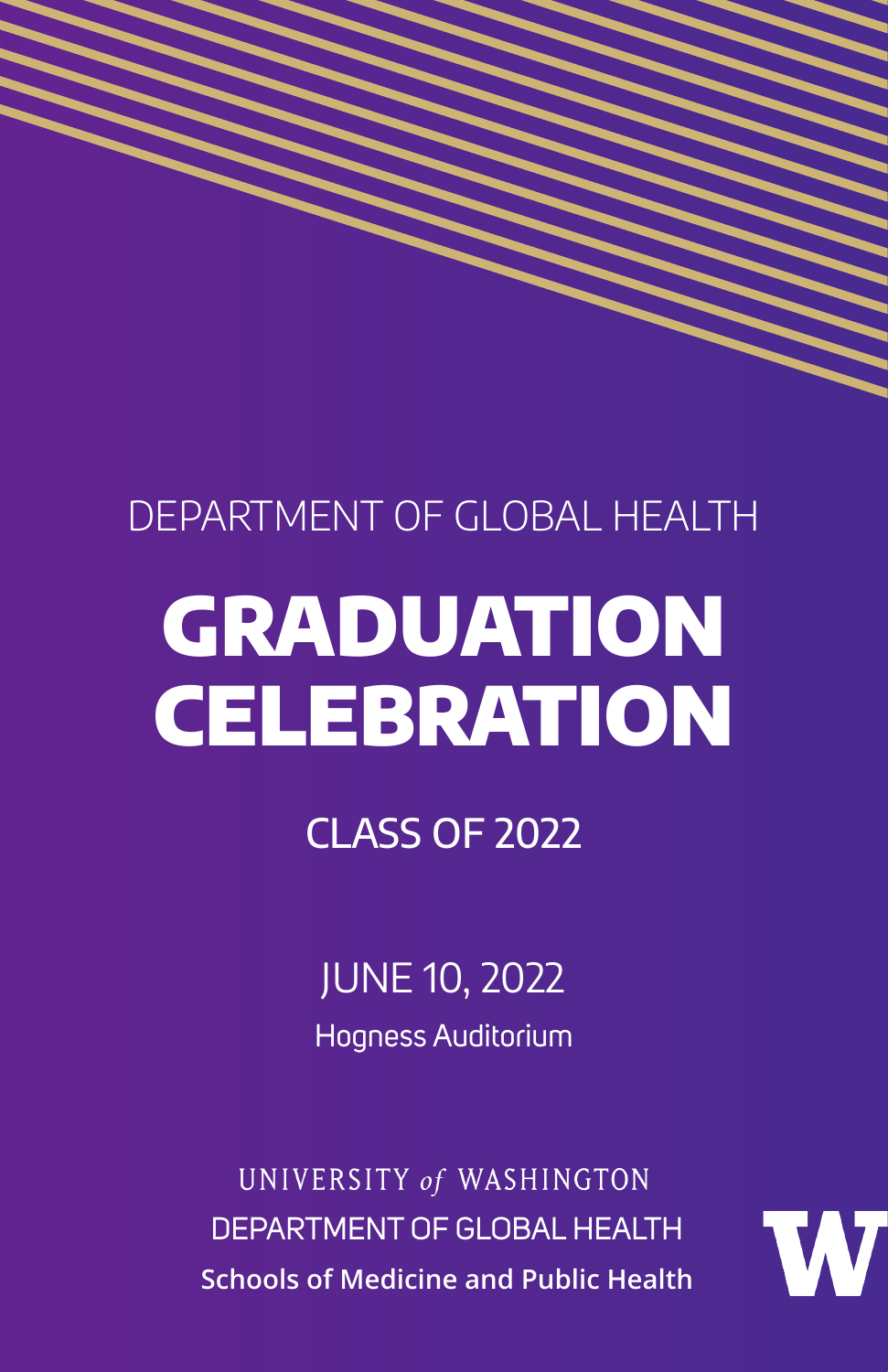"The beauty of anti-racism is that you don't have to pretend to be free of racism to be an anti-racist. Anti-racism is the commitment to fight racism wherever you find it, including in yourself. And it's the only way forward."

**"**

#### **Ijeoma Oluo**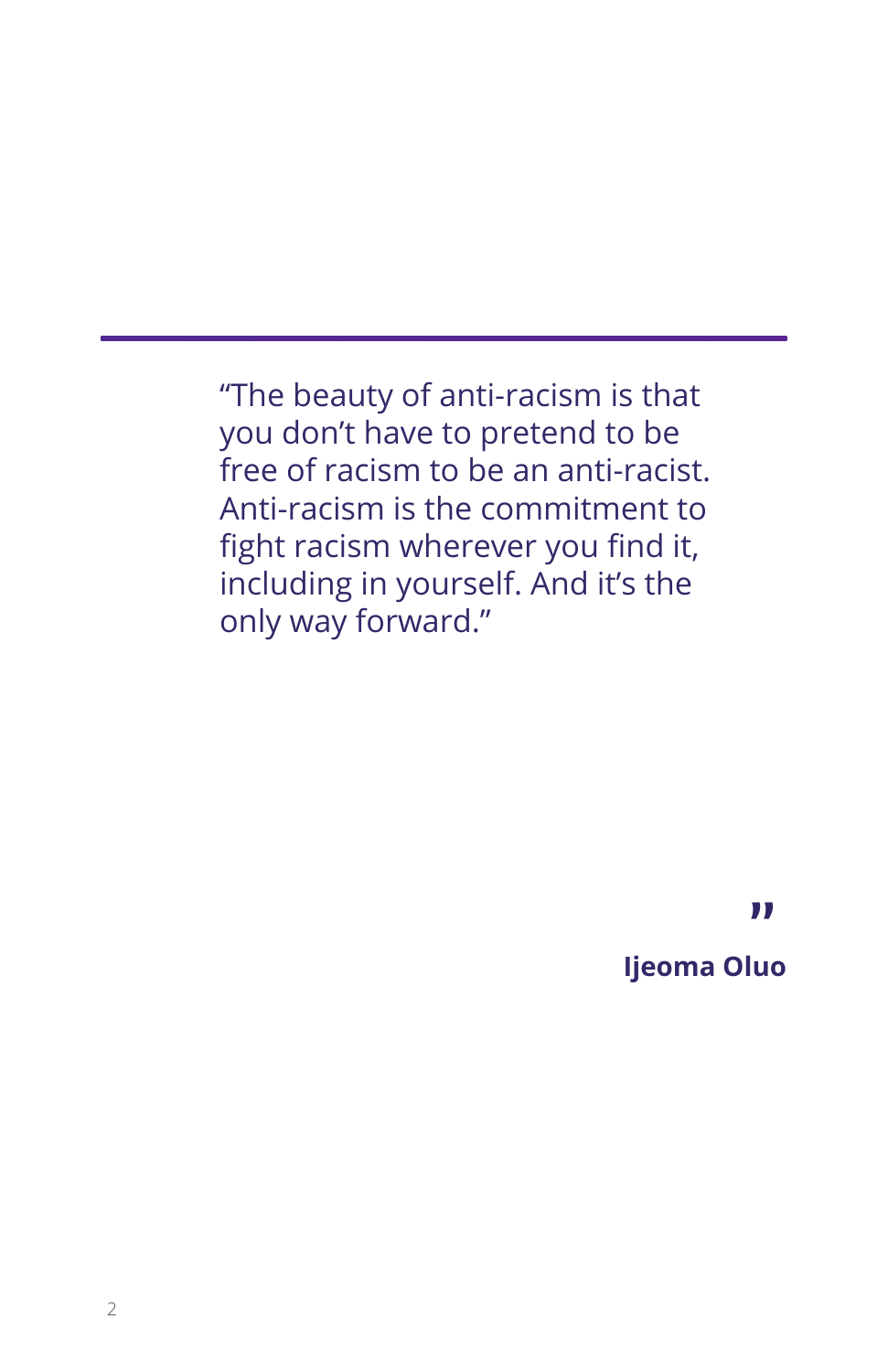### **CELEBRATION PROGRAM**

### **OPENING**

**Carey Farquhar**, Interim Chair

### **AWARDS**

**Susan Graham**, Associate Chair of Academic Programs

### **CERTIFICATE & UNDERGRADUATE PROGRAMS**

**Susan Graham**, Associate Chair of Academic Programs

#### **GLOBAL HEALTH PATHWAY FOR MEDICAL STUDENTS**

**Jason Beste**, Faculty Lead / **Kirsten Greene,** Program Manager

#### **GRADUATE CERTIFICATES**

**Global Health** / **Susan Graham**, Faculty Lead / **Noura Youssoufa**, Coordinator

**Global Health of Women, Adolescents & Children (Global WACh)** / **Anjuli Wagner**, Faculty Lead / **Stephanie Edlund-Cho**, Coordinator

**Global Injury & Violence Prevention** / **Charles Mock**, Faculty Lead / **Noura Youssoufa**, Coordinator

#### **GLOBAL HEALTH MINOR**

**Todd Faubion**, Director / **Noura Youssoufa**, Advisor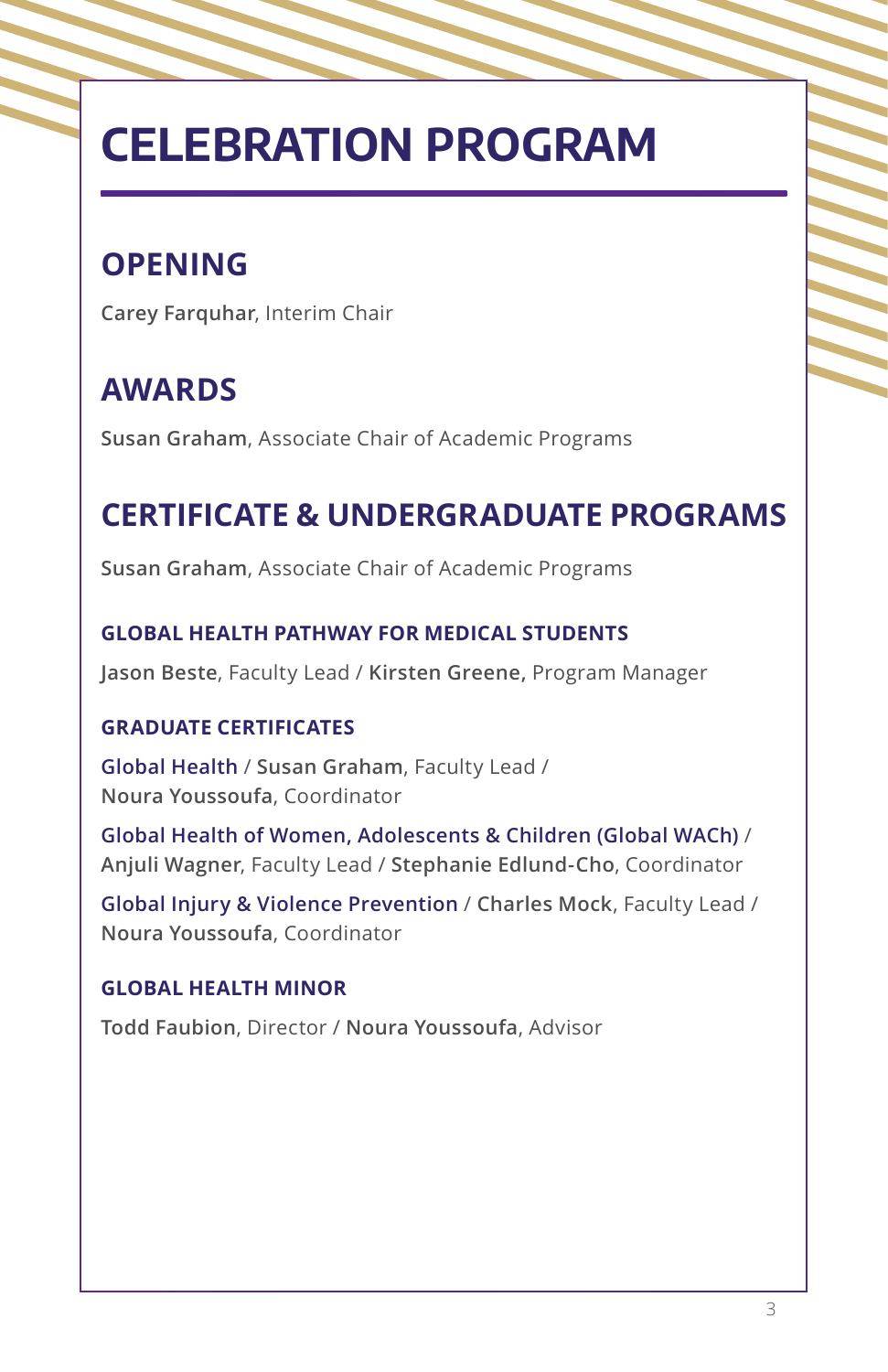### **PRESENTATION OF DEGREE GRADUATES**

**Susan Graham**, Associate Chair of Academic Programs

#### **MASTER OF PUBLIC HEALTH**

**Deepa Rao**, Director / **Stephen Gloyd**, Associate Director / **Jason Beste**, Director, MD-MPH Track / **Julie Brunett**, Program Manager / **Noura Youssoufa**, Advisor

**Student Remarks / Rahmeh AbuShweimeh**

PRESENTATION OF GRADUATES

**Bernardo Hernández Prado**, Director, Health Metrics & Evaluation Track / **Sarah Dillard**, Advisor

**Student Remarks / Horacio A. Chacon Torrico**

PRESENTATION OF GRADUATES

#### **MASTER OF SCIENCE & DOCTOR OF PHILOSOPHY PATHOBIOLOGY**

**Jennifer Lund**, Director / **Ernie Lefler**, Program Manager

**Student Remarks / Mark Fernandez**

PRESENTATION OF GRADUATES

#### **DOCTOR OF PHILOSOPHY GLOBAL HEALTH METRICS & IMPLEMENTATION SCIENCE**

**Joseph Dieleman**, Co-Director (Metrics) / **Kenneth Sherr**, Co-Director (Implementation Science) / **Kirsten Greene**, Program Manager

**Student Remarks / Suman Chakrabarti** 

PRESENTATION OF GRADUATES

### **CLOSING**

**Carey Farquhar**, Interim Chair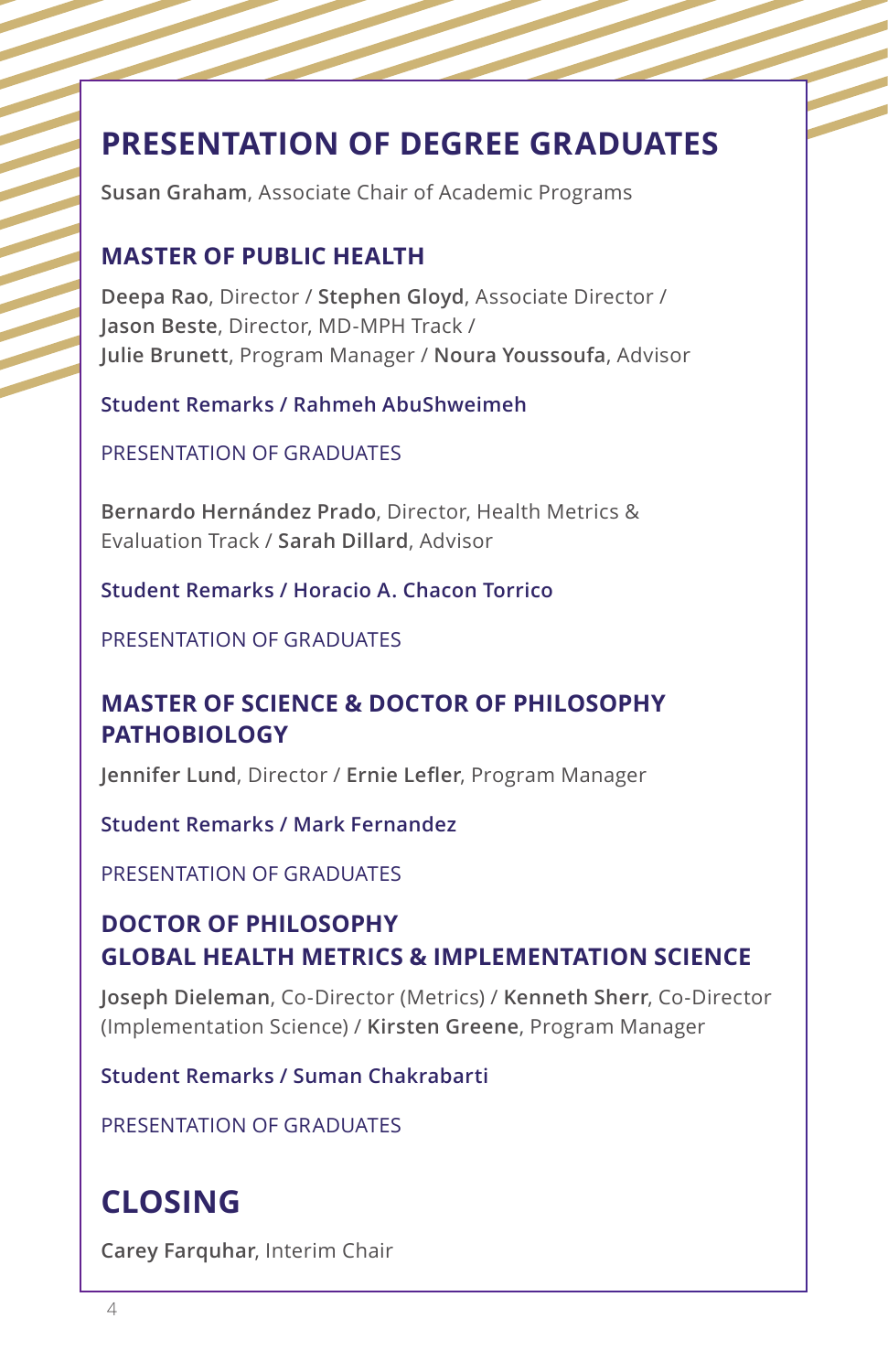# 2022 AWARD RECIPIENTS

### **DEPARTMENT OF GLOBAL HEALTH**

#### **OSCAR GISH SOCIAL JUSTICE & EQUITY AWARD**

**Rahmeh AbuShweimeh**, MPH

#### **MEDICAL STUDENT ACHIEVEMENT AWARD**

**Gifti Abbo,** MD, MPH

#### **OUTSTANDING MASTER'S STUDENT**

**Leah Wood,** MPH

#### **OUTSTANDING PHD STUDENT**

**Marie-Claire Gwayi-Chore,** PhD Global Health Metrics & Implementation Science

### **SCHOOL OF PUBLIC HEALTH**

#### **GILBERT S. OMENN AWARD FOR ACADEMIC EXCELLENCE (MASTER'S)**

**Horacio A. Chacon Torrico**, MPH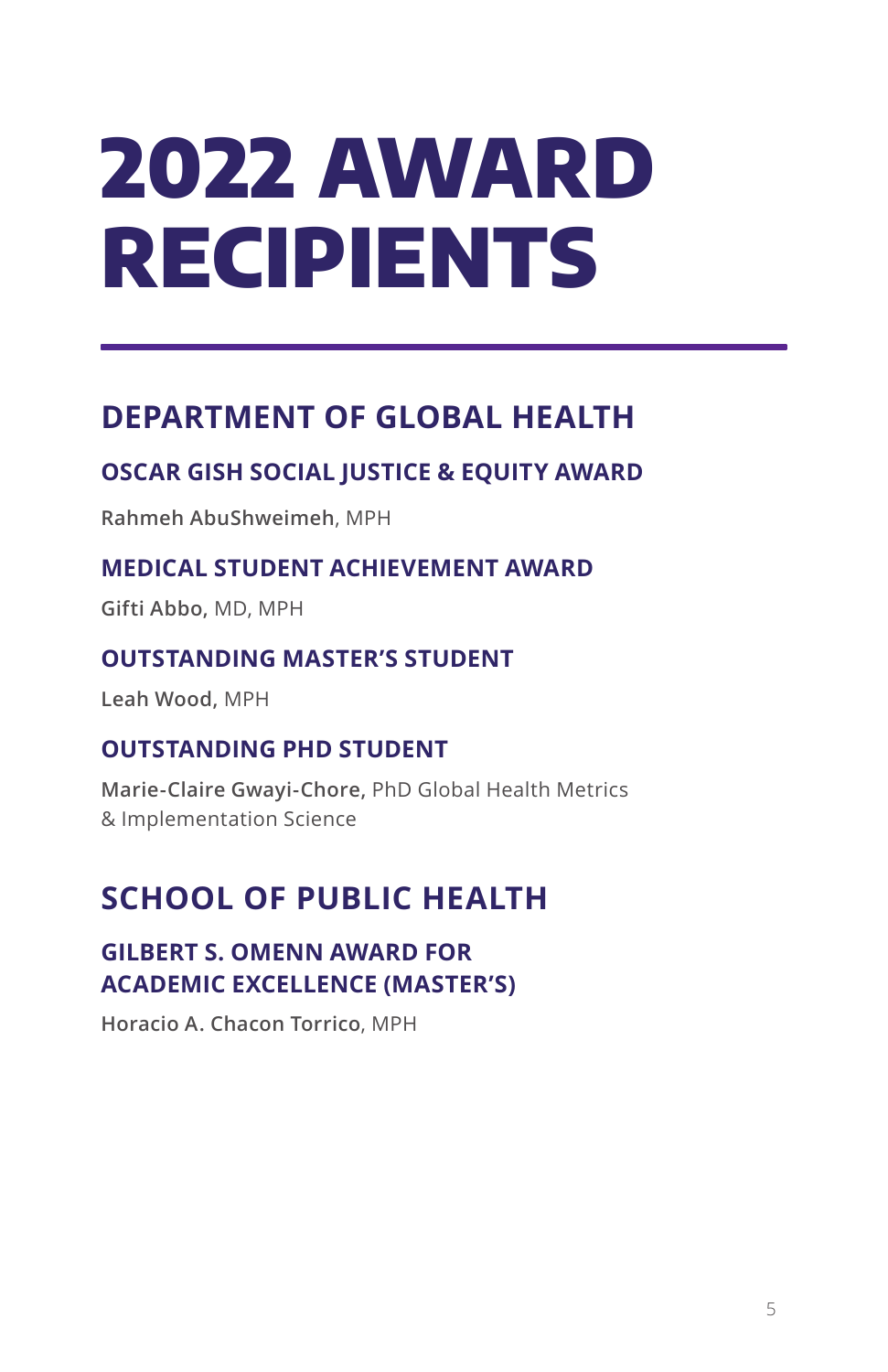# CLASS OF 2022

### **SCHOOL OF MEDICINE GLOBAL HEALTH PATHWAY**

**Gifti Abbo**

**Alexis Anderson**

**Shanelle Briggs**

**Kristina Chaffee**

**Kyle Conley**

**Tildon Keller**

**Shad Spooner**

**Kelly Stewart**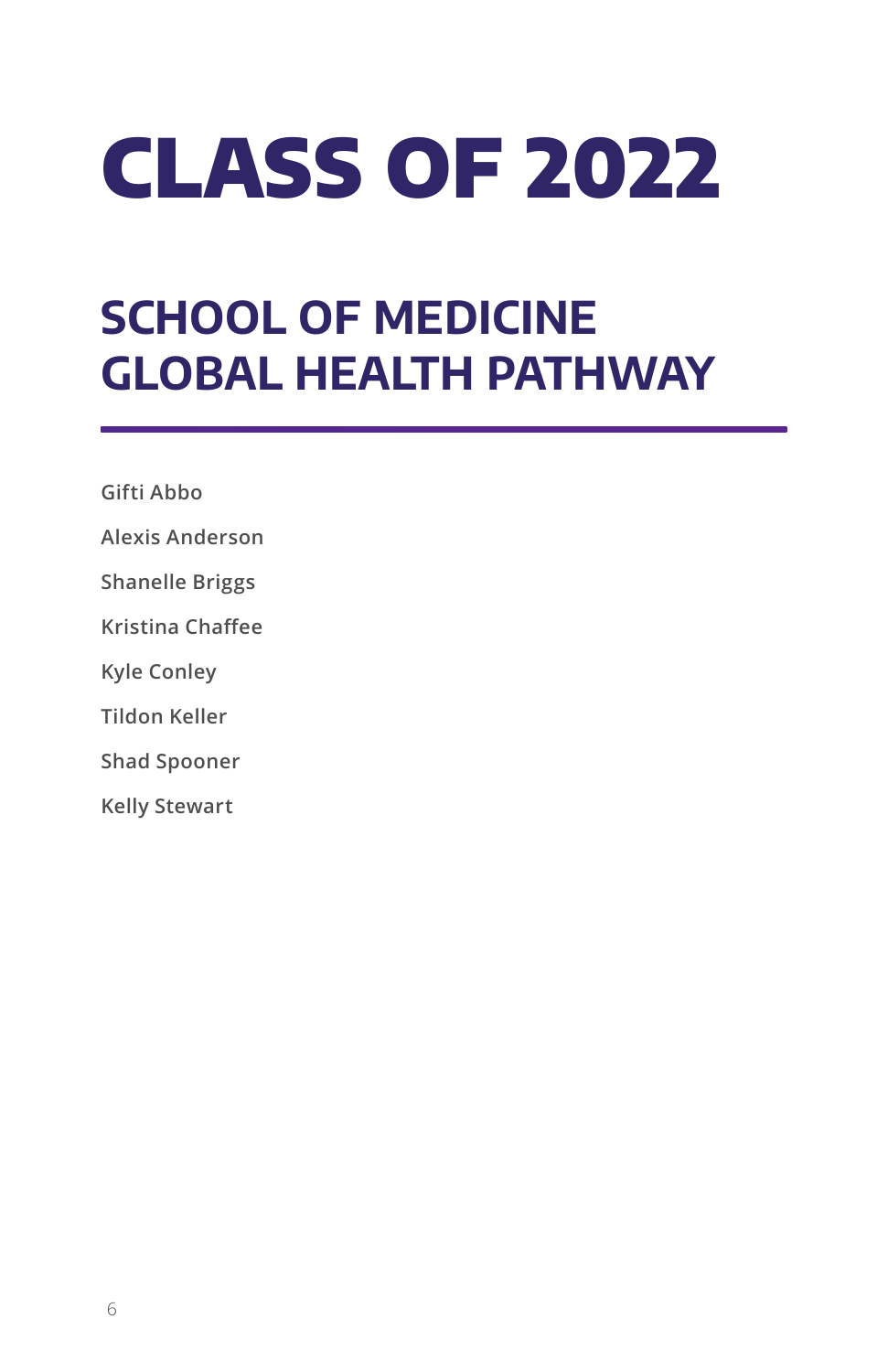### **GRADUATE CERTIFICATES**

### **GLOBAL HEALTH**

**Sauharda Rai**, PhD, International Studies

**Adriana Velasco**, MA, Applied International Studies

### **GLOBAL HEALTH OF WOMEN, ADOLESCENTS & CHILDREN (Global WACh)**

**Michelle Emerson**, MPH, Health Systems & Population Health

**Sarah Hicks**, MPH, Epidemiology

**Asha Kadakia**, MPH, Global Health

**Chelsea Martin**, MPH, Health Systems & Population Health

**Emma Murphy**, MPH, Global Health

**Shannon Murphy**, MPH, Health Systems & Population Health

**Emily Robson**, DNP, Population Health & Systems Leadership

**Annika Sahota**, MAB, Applied Bioengineering

**Wangmo Tsering**, MPH, Global Health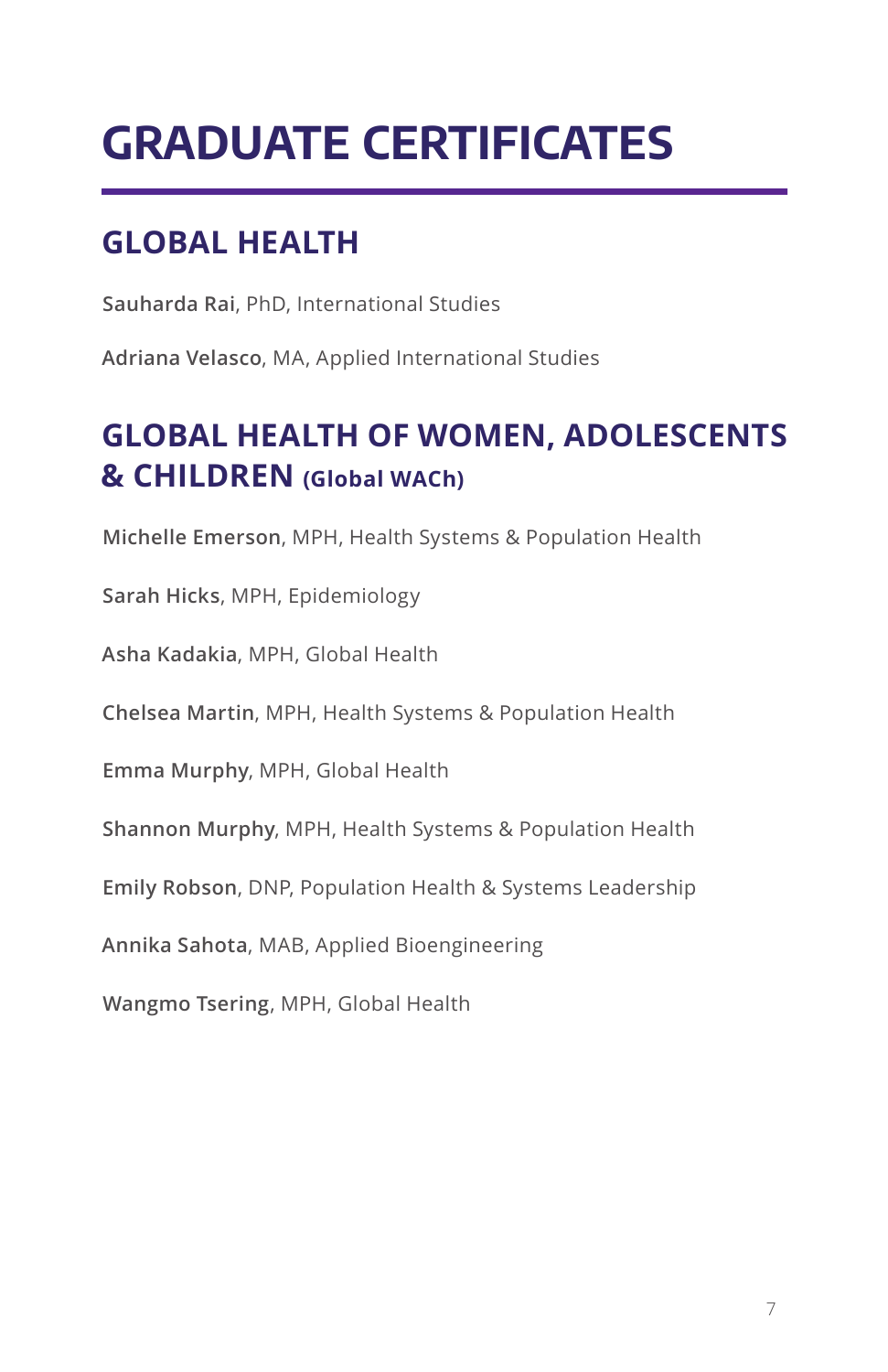### **UNDERGRADUATE PROGRAMS**

### **PUBLIC HEALTH - GLOBAL HEALTH MAJOR: GLOBAL HEALTH OPTION**

**Lidya Beyene** 

**Kristin Dahlke**

**Sophia Henke** 

**Peyton Smith**

### **GLOBAL HEALTH MINOR**

**Jackie Amrine**, Anthropology **Anisa Ashraf**, Bioengineering **Brooke Auvil**, Neuroscience **Farhana Azad**, Sociology **Eldana Bedru**, Biology **Joelle Brown**, Sociology **Courtney Burrow**, Marketing/Entrepreneurship **Jonathan Joseph Duk-Jung Coon**, Environmental Science & Terrestrial Resource Management **Katerina Dang**, Psychology **Kayla de Vera**, Food Systems, Nutrition & Health **Julie Huynh Dinh**, Education, Communities & Organizations **Nathaniel Dobosz**, Food Systems, Nutrition & Health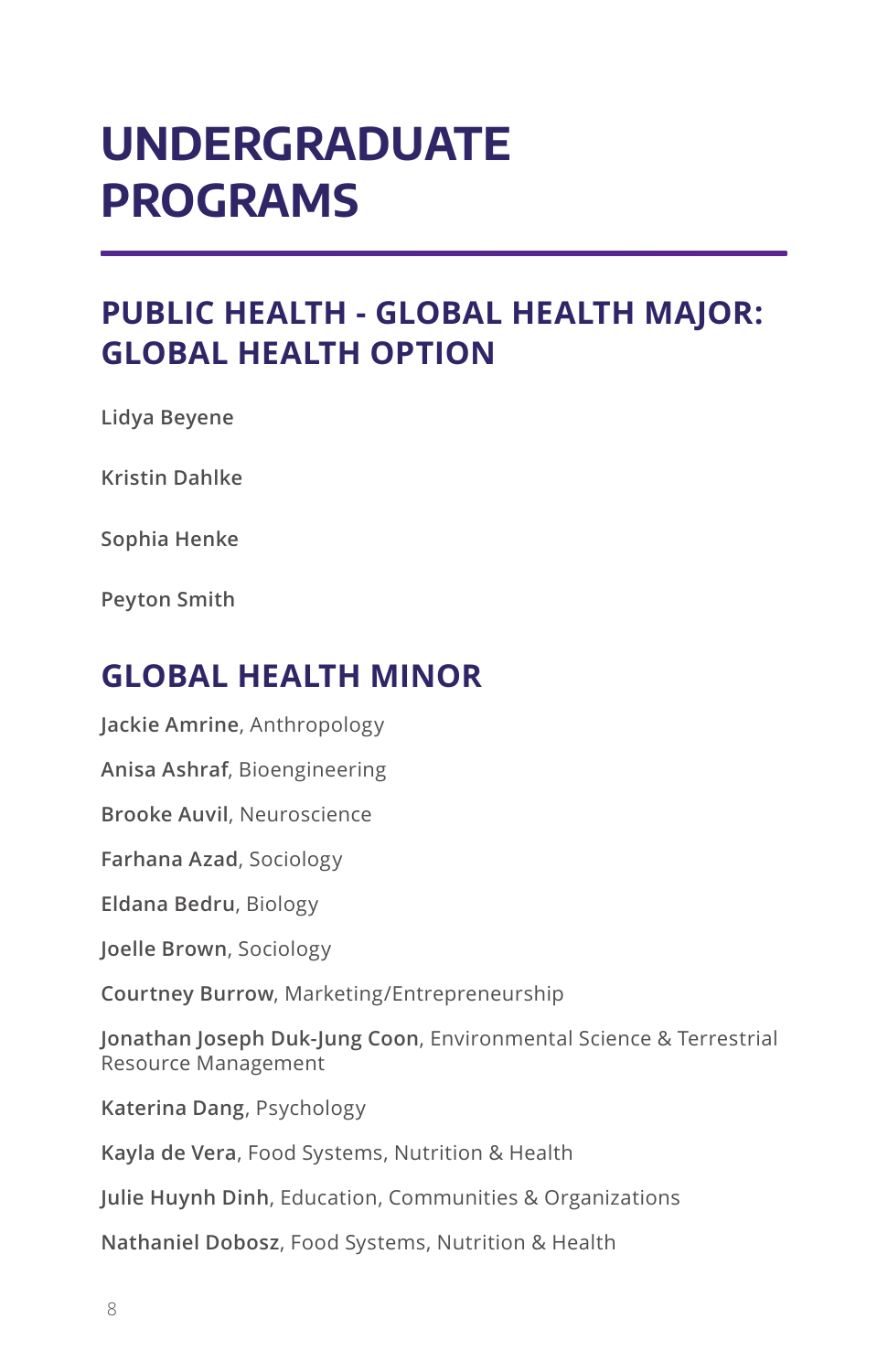### **GLOBAL HEALTH MINOR - CONTINUED**

**Billie Featherston**, English **Samrawit Fentie**, Biology **Madalyn Frampton**, Geography **Katie Franklin**, Anthropology **Gabe Hammond**, Geography **Claire Hodges**, Anthropology **Shae Holmes**, Environmental Studies **Ruohan Hong**, Food Systems, Nutrition & Health **Adriana Horvat**, Psychology **Hannah Hutchins**, Social Welfare **Hyunjee Kim**, Biology **Ritika Kolan**, Biochemistry **Olga Korohod**, Biochemistry **Jill Kumasaka**, Biology **Michelle Lai**, Biology **Arieh Liam Lisitza**, Biology **Josephine Lin**, Biochemistry **Kevin Lord**, Philosophy **Emily Lu**, Health Informatics & Health Information Management **Fiona Mahoney**, Biology **Anya Mathur**, Microbiology **Aditya Mehrotra**, Biochemistry/Microbiology **Madison Miller**, Biology **Nikita Nerkar**, Psychology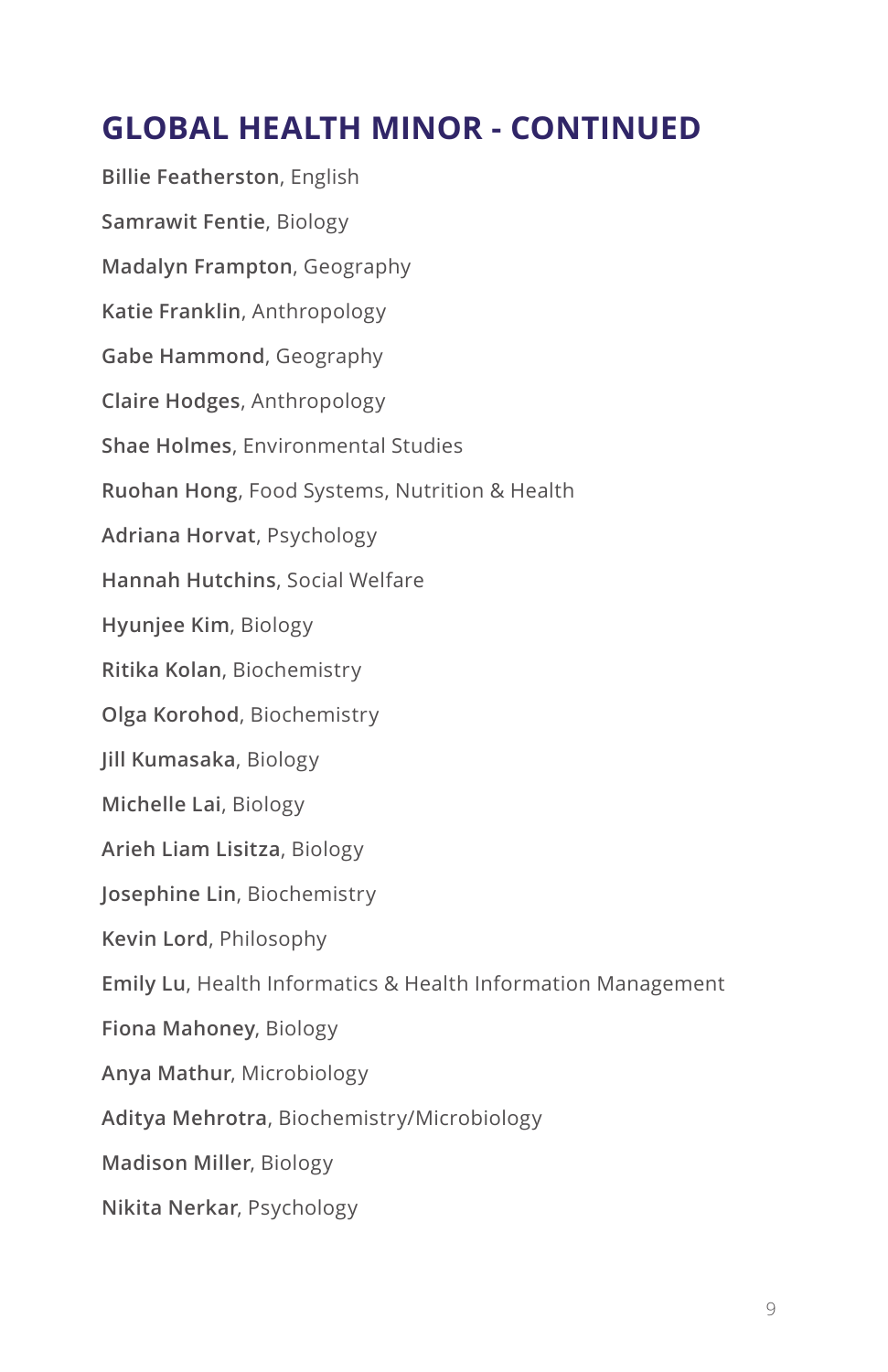### **GLOBAL HEALTH MINOR - CONTINUED**

**Julia Nguyen**, Public Health-Global Health **Kathy Nguyen**, Biochemistry/Neuroscience **Isabelle Nogoy**, Education, Communities & Organizations **Diana Nord**, Russian Language, Literature & Culture **Shreya Patel**, Biology **Tala Pesigan**, Political Science **Amber Phan**, Biology **Marlene Probst**, Biology **Elizabeth Ramirez**, Biology **Deepthi Sathyanarayana**, Biology **Andrea Scallon**, International Studies **Rada Soonthonvan**, Biology **Smrithi Sudip**, Finance **Kristine Tandoc**, Biochemistry **Kiersten Tucker**, Neuroscience **Nina Ulbrich**, Mathematics **Benjamin Vandehey**, Finance **Anna Vasyura**, Biology **Neha Wadhwana**, Psychology **Emily Wallace**, Biology **Lisa Young**, Biology **Ellie Yizhou Zhao**, Biology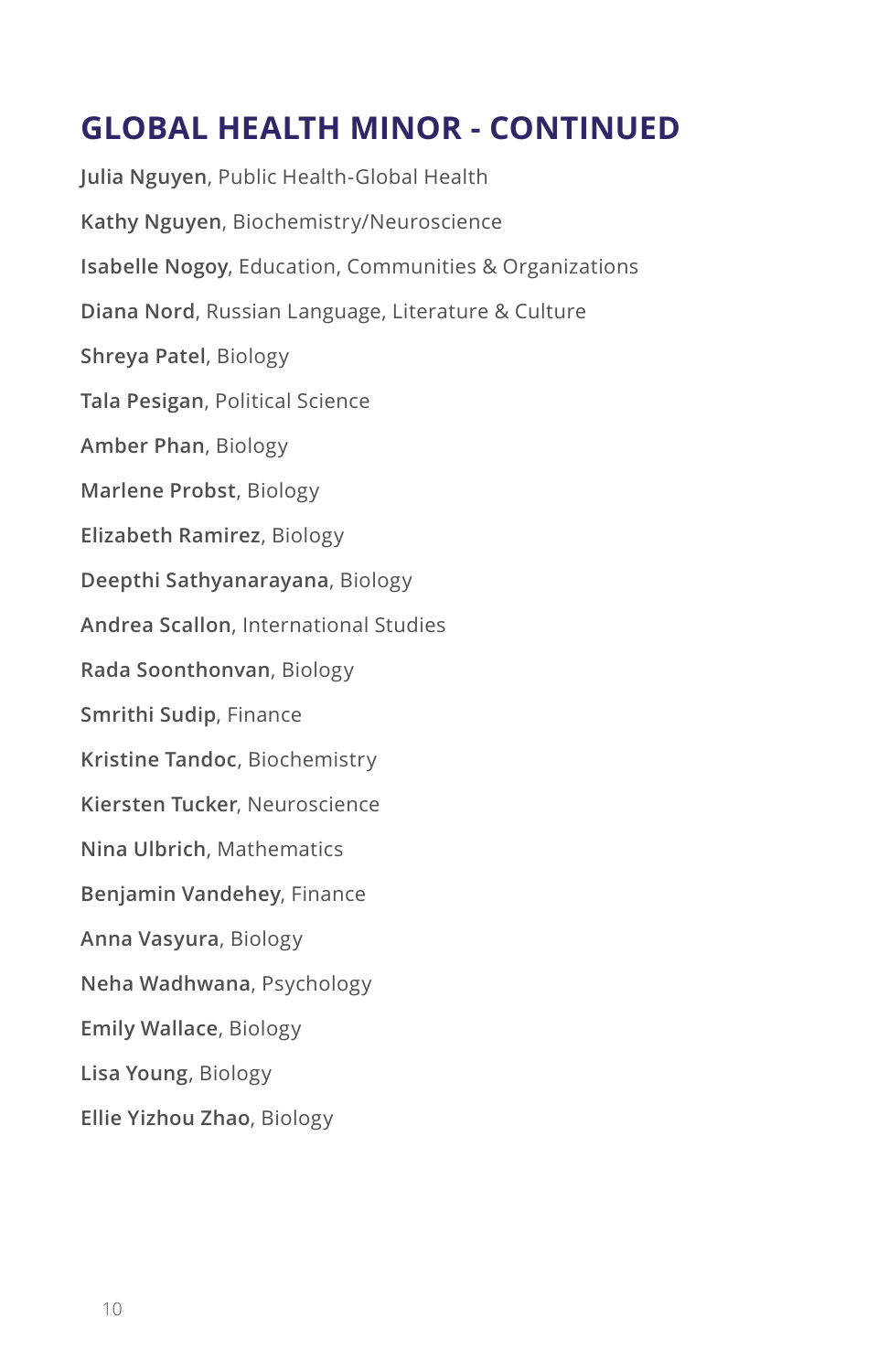### **MASTER OF PUBLIC HEALTH**

### **GENERAL TRACK**

#### **Gifti Abbo**

Experiences Using an SMS Service for ART Adherence among Pregnant and Postpartum Women Living with HIV in Kenya: A Qualitative Analysis

Chair: Jennifer Unger / Committee: Keshet Ronen, Gabrielle O'Malley

*Thank you to my thesis committee for your advice and encouragement through these pandemic years.*

#### **Rahmeh AbuShweimeh**

Evaluating the Adaptations and Perceptions of Sustaining the Implementation of OpenELIS, Côte d'Ivoire

Chair: Lucy Perrone / Committee: Julia Robinson, Derick A. Akoku

*I want to thank my parents, Mohammad and Raghda, my siblings, friends, cohort, professors, committee members, and Yao He for their unconditional support and encouragement. Finally, this is to the people of Palestine who continue to inspire me with their fight for justice and freedom!*

#### **Fatima Al-Shimari**

Workplace Violence Against Junior Doctors in Iraq: Implications for Job Satisfaction and Retention

Chair: Amy Hagopian / Committee: Riyadh Lafta

*Thank you to Steve Gloyd, who's always believed in me and continues to be a supportive influence in my life. To Amy Hagopian, who's inspired and supported me throughout the program— especially on my thesis. To Ahoua Kone and Claire Gwayi-Chore's unending love, guidance, and mentoring. Finally, to my loving family, who's inspired me with a strong passion for learning and gave me every opportunity to accomplish great things.*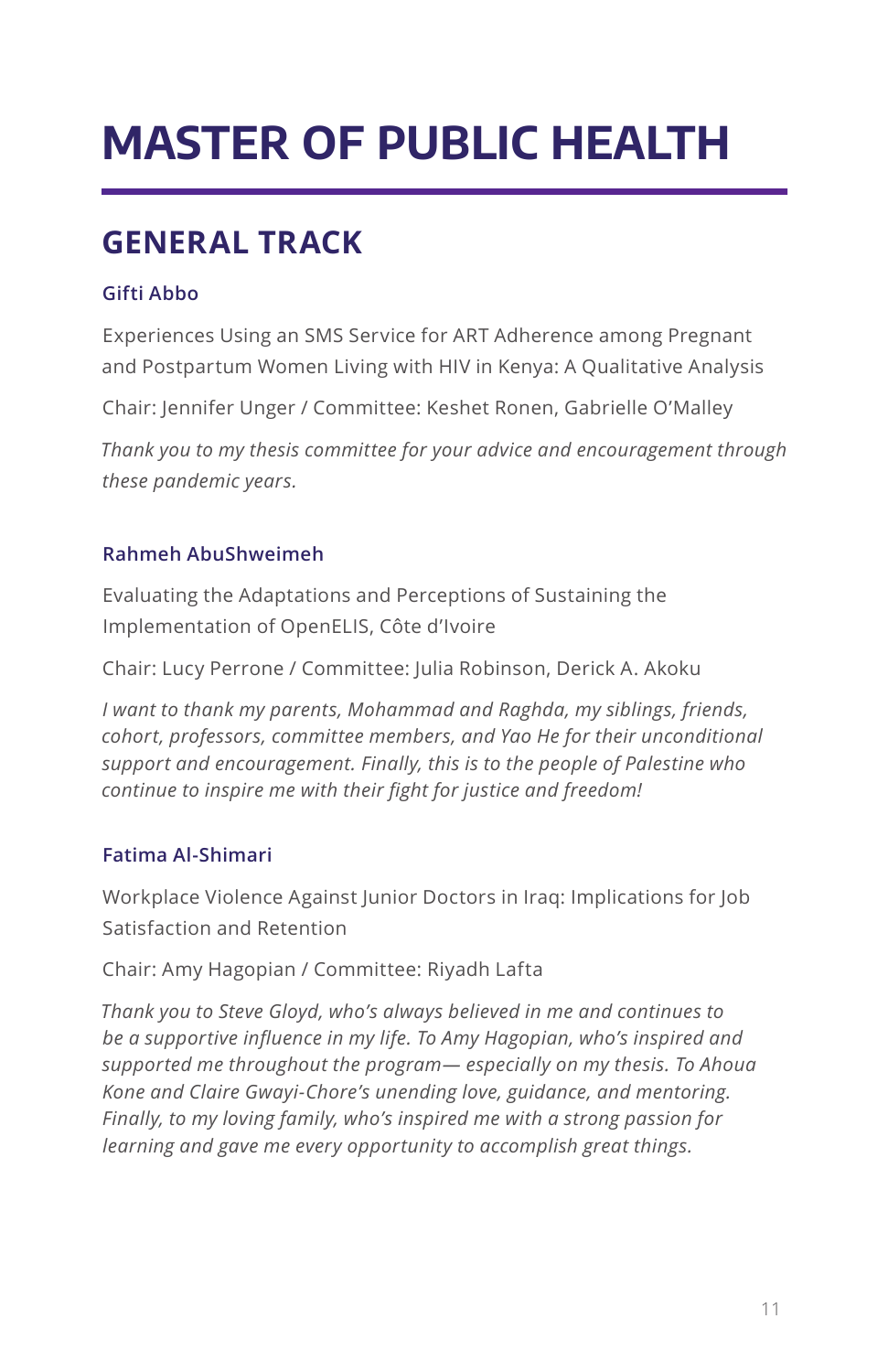#### **Sai Win Kyaw Htet Aung**, MBBS

Prevalence and Correlates of Physical, Sexual, and Threats of Violence among Partners of People Who Inject Drugs Living with HIV in Kenya

Chair: Carey Farquhar / Committee: Brandon Guthrie

*I would like to thank Carey Farquhar and Brandon Guthrie for being very supportive thesis advisors, for kind encouragement, and support as always. Special thanks to the SHARP study team, my friends, Lincoln Scholarship Program, IIE, USAID, and my family in Myanmar for their kind support. Thanks to everyone!*

#### **Catherine Banobi**

Educational Landscape Analysis in Bukoba, Tanzania

Chair: Steve Gloyd / Committee: Mariko Kakiuchi

*I want to first thank Steve for putting so much effort into supporting my capstone as my committee chair and helping me produce truly meaningful work. And also, a huge shoutout to my cohort-- ya'll are amazing humans and we got each other through this!*

#### **Meagan Bernatchez**, MSW

Perceptions of Adolescent Pregnancy in Loreto, Peru

Chair: Nancy Puttkammer / Committee: Magaly Blas

*I'd like to thank Nancy for her patience and guidance, and Magaly for her support. Thanks to all the mentors that I've had the pleasure of learning from and alongside in this journey. I'm grateful for the support of my family, partner and dear friends over the past few whirlwind years-- I couldn't have done this without their love and encouragement!*

#### **Samantha A'ani Birmingham-Babauta**

Talking Story About Quitting Pugua - An Exploratory Study on Self-driven Cessation of Betel Nut (Pugua) Chewing on Saipan

Chair: James Pfeiffer / Committee: Holly Barker

*Un dangkulu na si yu'us ma'ase to my mama, my classmates that have become family, my Pacific Island girls in Seattle, my thesis committee, and the Global Health team. A special shout out to those back home (Saipan) who willingly gave me their time and shared their experiences with pugua with me.*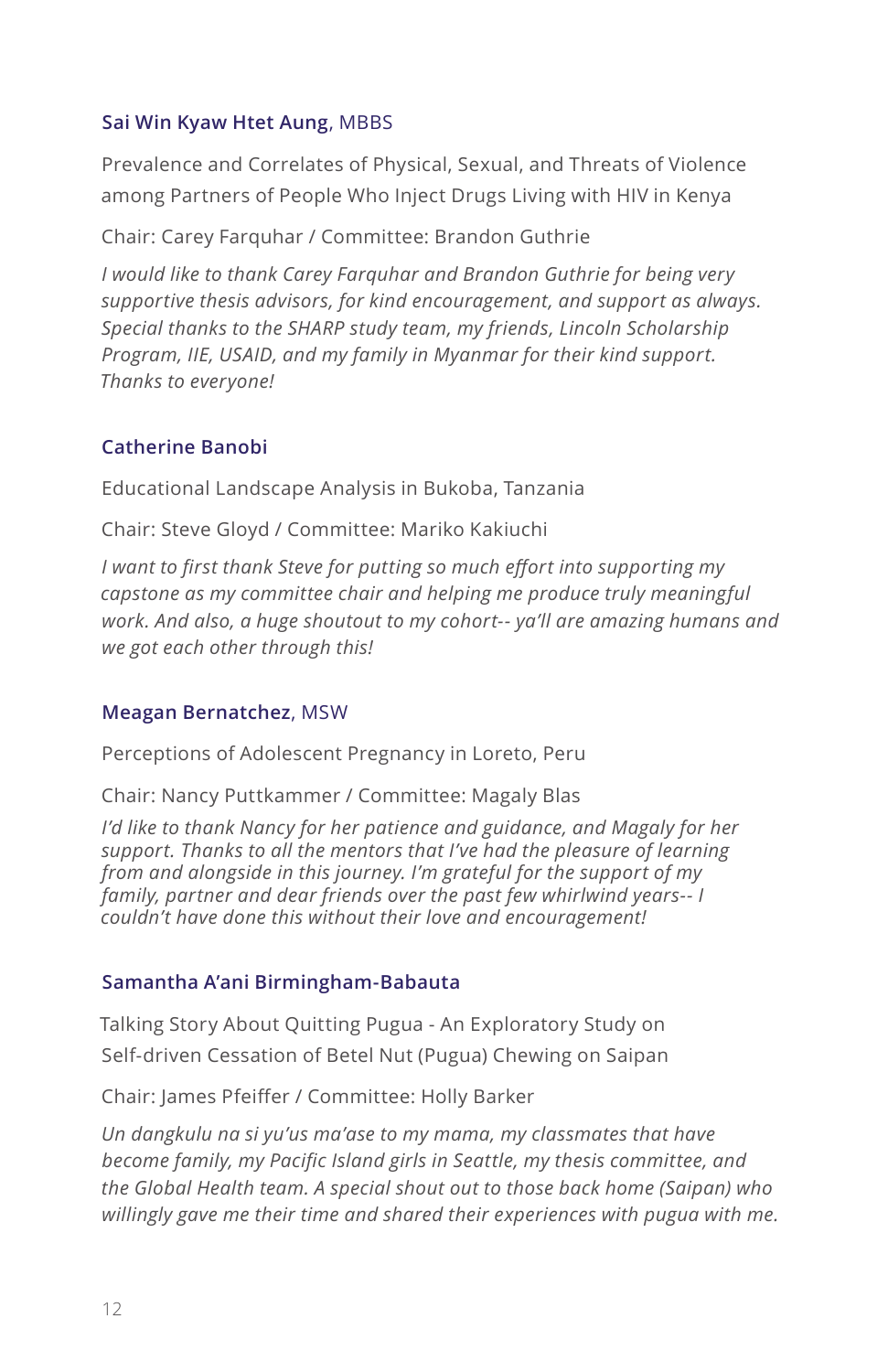#### **Addy Borges**

Developing a Theory of Change for CHOOSE180

Chair: Sarah Gimbel / Committee: Tascha Johnson

*Sarah, thank you for your mentorship-- I have learned so much from our work together. Thank you to my family and friends for being the best community I could ask for. Special thanks to Sam Hart for being my rock and to everyone in the class of 2022!*

#### **Edinah Casmir**, MA

Acceptability of Pre-Exposure Prophylaxis Integration into Post-Abortal Care Services to Expand the Reach of PrEP among Kenyan Adolescent Girls and Young Women

Chair: Renee Heffron / Committee: Nelly Mugo, Kenneth Ngure

*My thanks go to Renee Heffron, Nelly Mugo, and Kenneth Ngure, my supervisors, for their ongoing mentorship and guidance. They have been excellent mentors. I am so thankful to the IARTP program, my family, and my friends for their unending support and deep insights.*

#### **Sopheakvatey Chey**

Experiences Accessing Healthcare Services during COVID-19 among Persons Living with HIV in Western Washington

Chair: Susan Graham / Committee: Kristin Beima-Sofie

*Thank you Dr. Jim LoGerfo, Dr. Nancy Puttkammer, Dr. Susan Graham, Dr. Kristin Beima-Sofie, Prof. Jeff Lane, Andreas Keodara, Dr. Deepa Rao, Dr. Renee Heffron, Dr. Tracy Harachi, other staff, and faculties for your support and mentorship through this MPH degree. Thank you friends and family for your love and encouragement.*

#### **Chelsea Elkins**

"Endless Opportunities": A Qualitative Study on Improving Two-Way Texting for Medical Male Circumcision Clients in Zimbabwe

Chair: Caryl Feldacker / Committee: Kate West

*Thank you to those who supported me through, held me despite, loved me because.*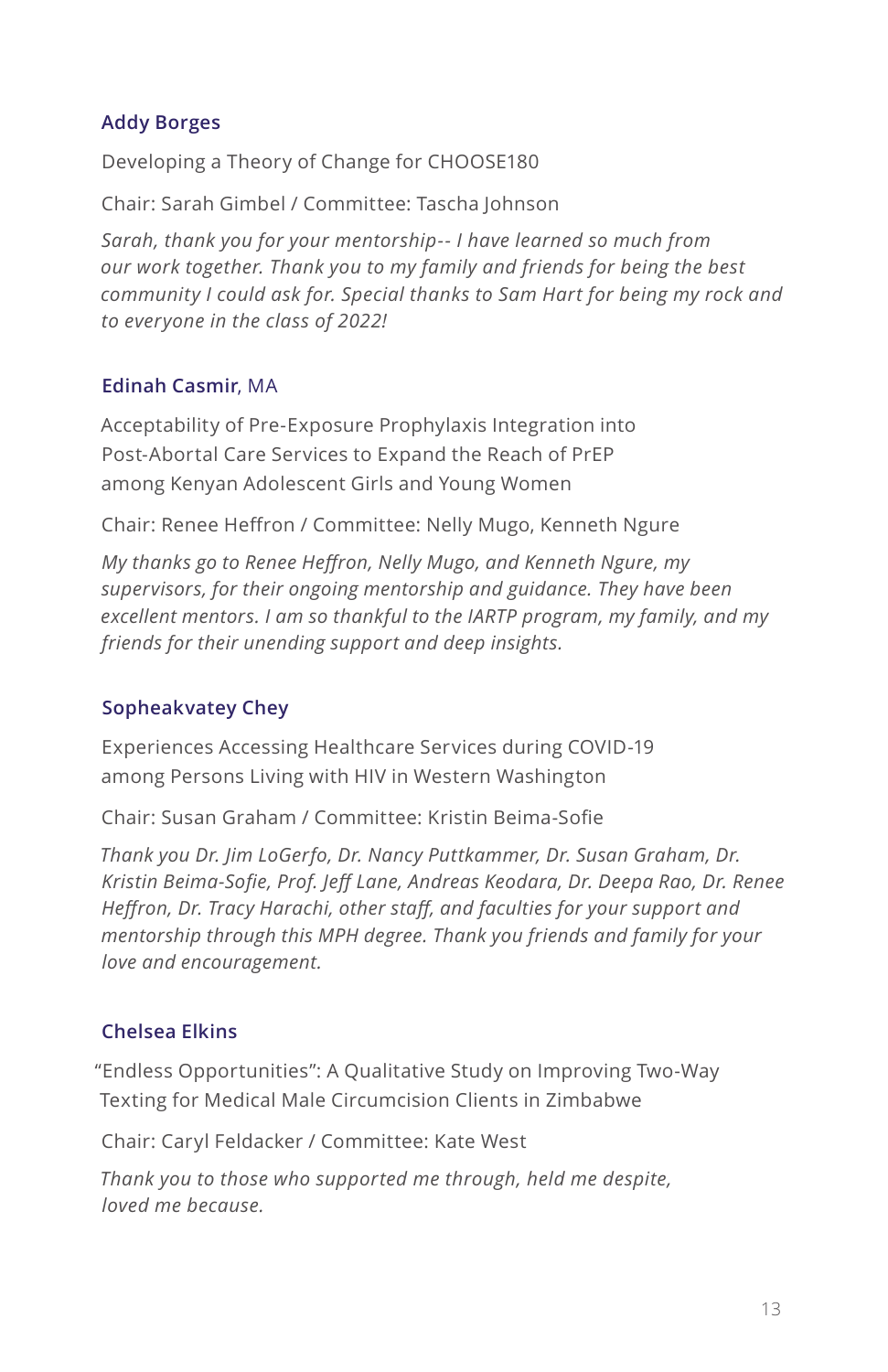#### **Anupa Gewali**

The IMAGINE Social Media Intervention: Uptake, Acceptability, Utility and Association with Mental Wellness of Perinatal Youth

Chair: Keshet Ronen / Committee: Deepa Rao

*Immense thanks to my mentors Keshet & Deepa-- your support & sense of humor was so crucial for my growth as a student, a mental health care provider and as a human being. Thank you to the IMAGINE study participants for their trust, and to my family & friends for their endless encouragement and love!*

#### **Bianca Graves**

Tribal Acceptability Birth Control Survey

Chair: Beth Rivin / Committee: Myra Parker, Don Downing

*Thank you to Beth and especially Myra and Seven Directions for shaping my thesis work. I want to say thank you to Noura, Julie, Steve, and Ahoua for being my DGH support system. Shout out to my parents for being my inspiration. Thank you, Anthony, Christina, Deeqa, Jessie, and Lauryn for being my main emotional support team.*

#### **Asha Kadakia**

Barriers to Access for Reproductive Health Services as a Result of Catholic Mergers in WA State

Chair: Beth Rivin / Committee: Steve Gloyd

*I* would like to thank Beth for her guidance and support throughout my capstone. *Thank you to my family-- mom, dad, and Aakash for your unwavering support, I couldn't have done this without you.*

#### **Charles Kopp**, MS

Antiretroviral Regimen and Pregnancy Outcomes of Women Living with HIV in a US Cohort

Chair: Alison Roxby / Committee: Jane Hitti, Carey Farquhar

*Firstly, I would like to thank Alison Roxby for her constant support as my thesis advisor. Thank you for all the mentoring you have done for me over the years. I would also like to thank God who gave me the strength to see this through to end.*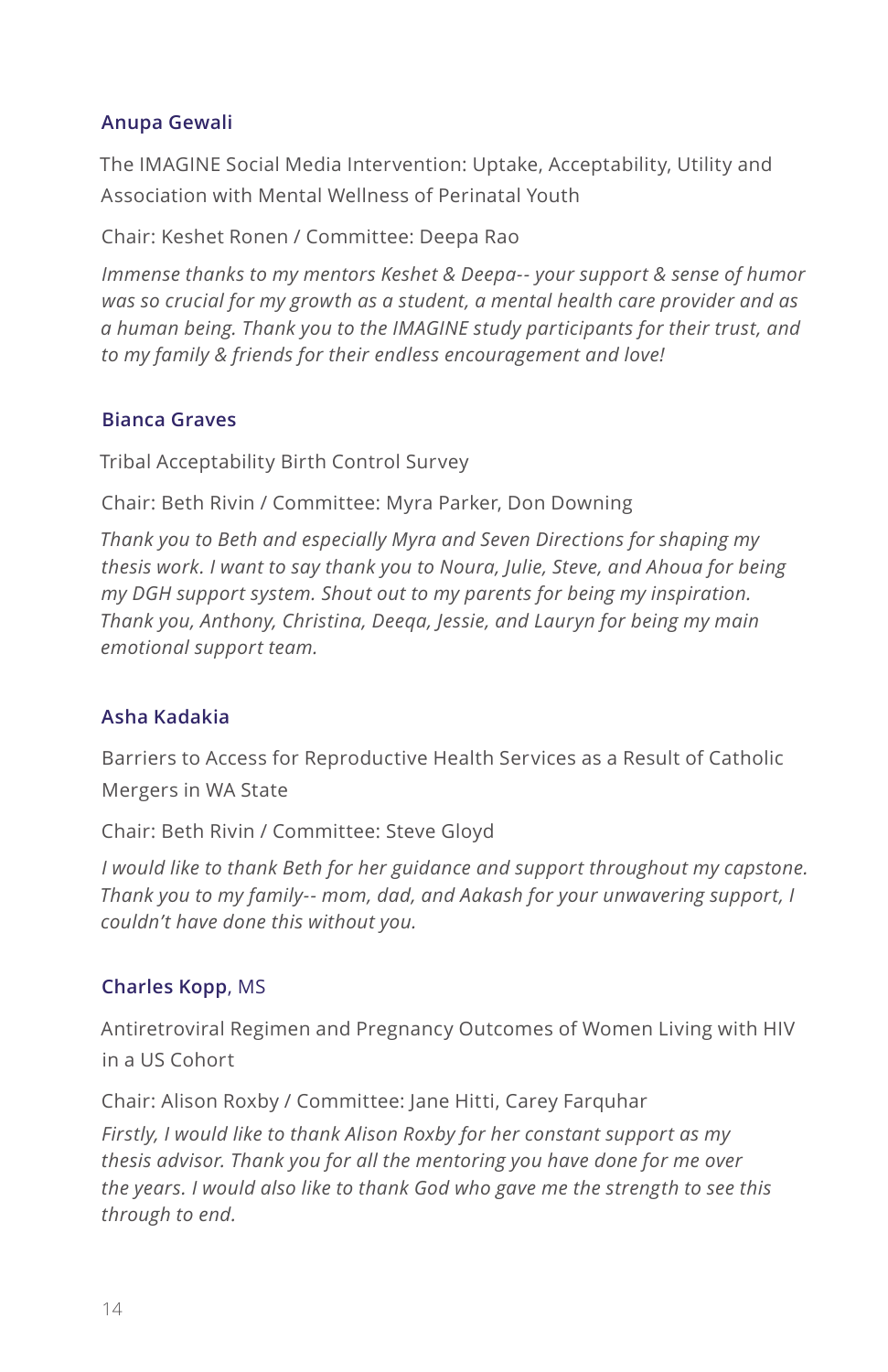#### **Mathias Lalika**, MD

Immune Activation Biomarkers, Inflammatory Markers, and Subclinical Atherosclerosis among People Living with HIV in Kenya

Chair: Carey Farquhar / Committee: Stephanie Page, Tecla Temu

*I want to thank God for all the favors and blessings; my family—especially my mother—for their prayers and encouragement; everyone at the Global Health Department, from faculty, and staff, to the cohort, for being supportive; and everyone else who has been there for me in my ups and downs!*

#### **Michael Light**, MSW, LICSW, LMP

The Burgeoning Role of Medical Social Work in Cambodia: Insights from the Country's First Service Model in a Public Hospital

Chair: Tracy Harachi / Committee: James LoGerfo, Lawrence W. Marrs

*Special thanks to my committee, my colleagues in Cambodia with the RUPP Department of Social Work, my supportive family, and my loving husband, Kevin.*

#### **Tokpagnan Oscar Loua**, MD

Reverse Vaccine Hesitancy: A Qualitative Study Assessing Factors That Drive COVID-19 Vaccine Acceptance on Vashon Island, WA

Chair: Michele Andrasik / Committee: Scott Lamontagne

*First, I thank God, my family and friends for supporting me through this incredible journey. I also want to thank my thesis committee, mentors and advisors for the guidance and assistance throughout the whole MPH process. My deepest appreciation to my parents, especially my mom, for sacrificing so much for me. Special thanks to my wife and my two daughters for being the reason why I embarked upon this journey and the motivation that kept me going every day.*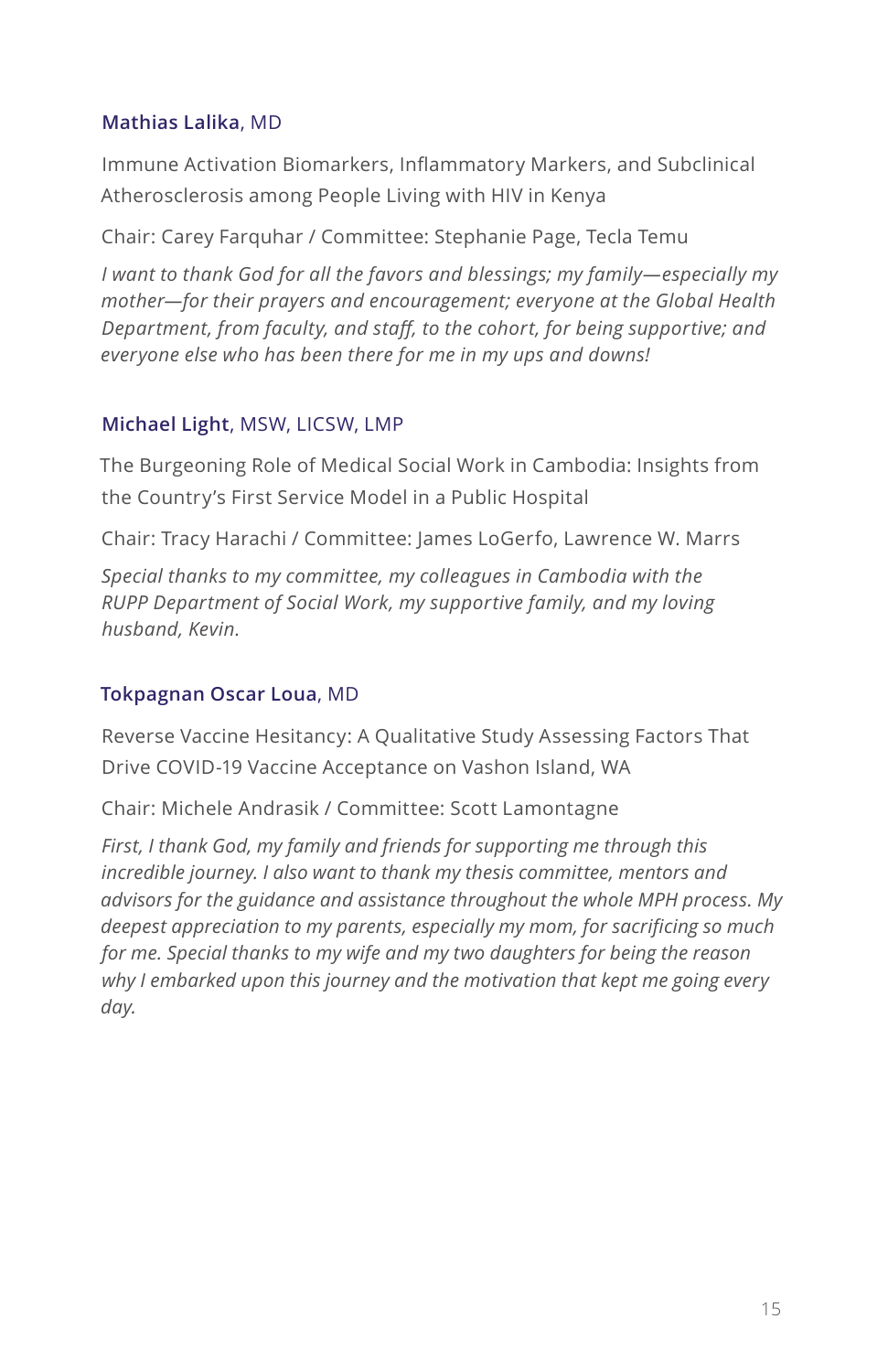#### **Deeqa Mah**

Healthcare Provider Perspectives on the Benefits and Barriers of Integrating PrEP into FP Services in Kenya

Chair: Kenneth Mugwanya / Committee: Kristin Beima-Sofie

*I would love to give thanks to Allah for allowing me to make it this far! I would also like to thank my amazing support system for being with me every step of the way.*

#### **Moira Majaha**

Understanding the Effects of COVID-19 Pandemic on HIV Care among Adolescents and Young Adults in Kenya

Chair: Irene Njuguna / Committee: Kristin Beima-Sofie

*A special thank you to my committee members, Dr. Edward Kasner and Dr. Jeniffer Slyker for the support and encouragement throughout the thesis journey. To my family and friends, I would have never got here without ya'll, thank you very much. Lastly, all glory belongs to God because He surely carried me through.*

#### **Christina Mazumder**, RN

Understanding Women's Decision-Making Process towards Pregnancy Self-Testing in Homa Bay and Siaya Counties in Western Kenya

Chair: Melissa Mugambi / Committee: James Pfeiffer, Marie-Claire Gwayi-Chore

*I would like to thank my Thesis Committee for their valuable guidance and mentorship through this rigorous process. Witnessing the ways in which they apply conscious and critical thought to every aspect of the work reinforces their intentions of bringing integrity and justice to the voices of the people who choose to share their lived experiences with us.*

#### **Caren Wambui Mburu**, MMED

Prevalence and Correlates of Neurocognitive Disorders in Adolescents Living with HIV in Kenya

Chair: Grace John Stewart / Committee: Dalton Wamalwa, Kristin Beima-Sofie, Sarah Benki Nugent, Irene Njuguna

*I would like to convey my gratitude to Dr. Grace John-Stewart for the support and direction she provided for my thesis. A special thank you to my committee members for their guidance and encouragement throughout the MPH journey. A very special thank you to Felix, Mum, and Violet Kimani, without you, I would not be here.*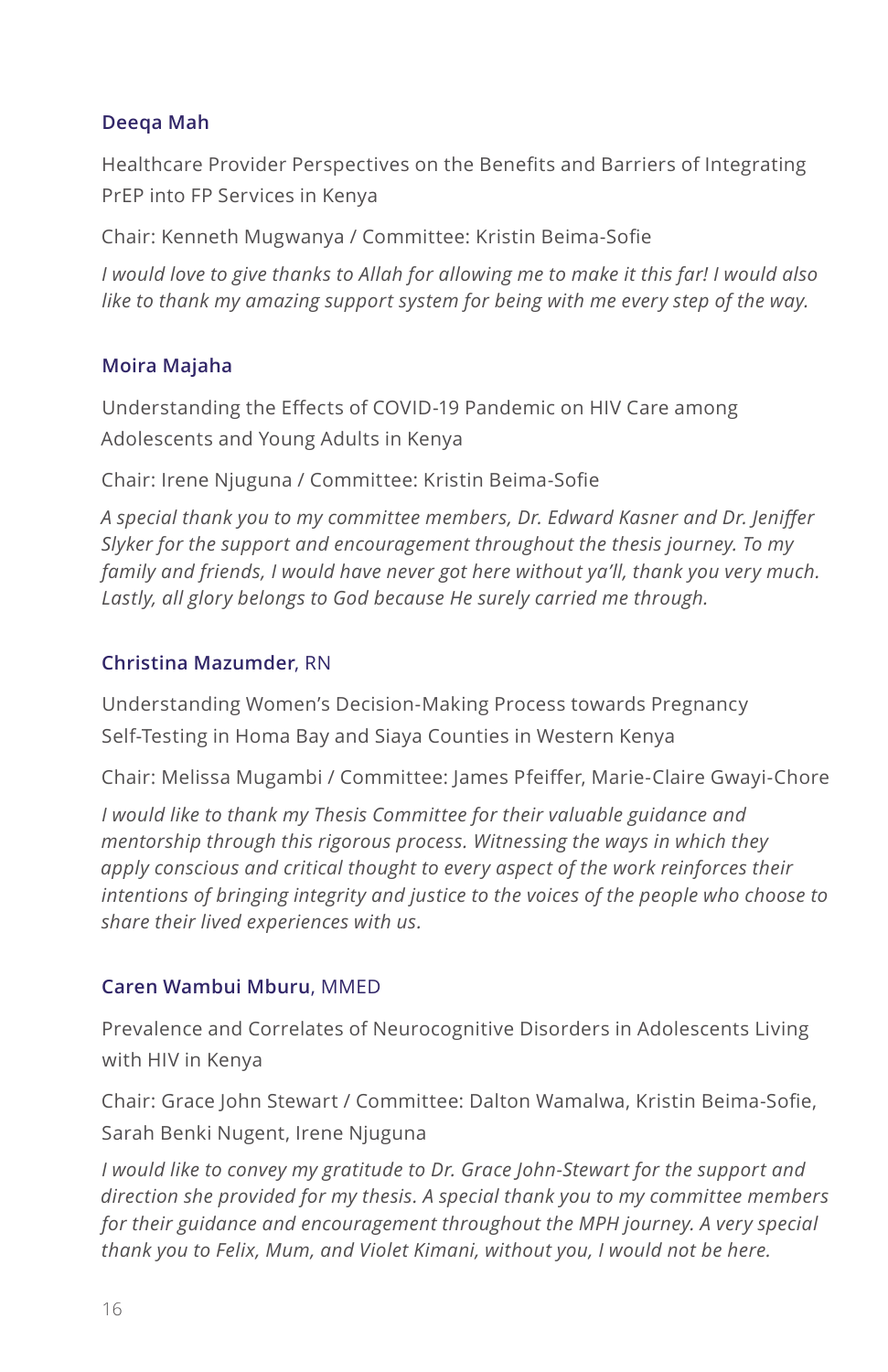#### **Sumaya Mohamed**

Dumarna waa Sheeko: Evaluating the Feasibility of a Mother-Centered Culturally Congruent Perinatal Care Model in South King County

Chair: Rachel Chapman / Committee: James Pfeiffer

*I thank my thesis committee for their countless support and guidance on this project. I express my most profound appreciation to my mother, Khadra, and my father, Bashir, who have been a source of endless encouragement and motivation throughout my academic endeavors. To my friends, families, and Somali communities in South King County, you continue to inspire me! Somalia Hanoolaato.*

#### **Kathleen Moloney**

After the Fire: A Qualitative Study of the Role of Long-Term Recovery Organizations in Addressing Rural Community Health Needs

Chair: Nicole Errett / Committee: Jamie Vickery, Jeremy Hess

*A huge thank you to my thesis committee for all their support and guidance, especially Nicole and Jamie, who spent countless hours meeting with me about this project. I would also like to thank my husband, Mihir (and our cat Abby!) without whom I couldn't have gotten through the MPH program, as well as my parents and friends here in Seattle for their support!*

#### **Emma Murphy**

Soil-Transmitted Helminth Surveillance in Benin: A Mixed-Methods Analysis of Factors Influencing Participation in Longitudinal STH Surveillance Activities

Chair: Arianna Rubin Means / Committee: Judd Walson

*I am incredibly grateful for the guidance of my thesis committee, especially Arianna for her unwavering support and countless edits. I'd also like to thank Innocent Comlanvi Togbevi and all our collaborators in Benin whose work was essential to the success of my thesis project. Thank you to my friends, the entire DGH 2020-2022 cohort, and my family who've been such great sources of encouragement and laughter throughout this experience.*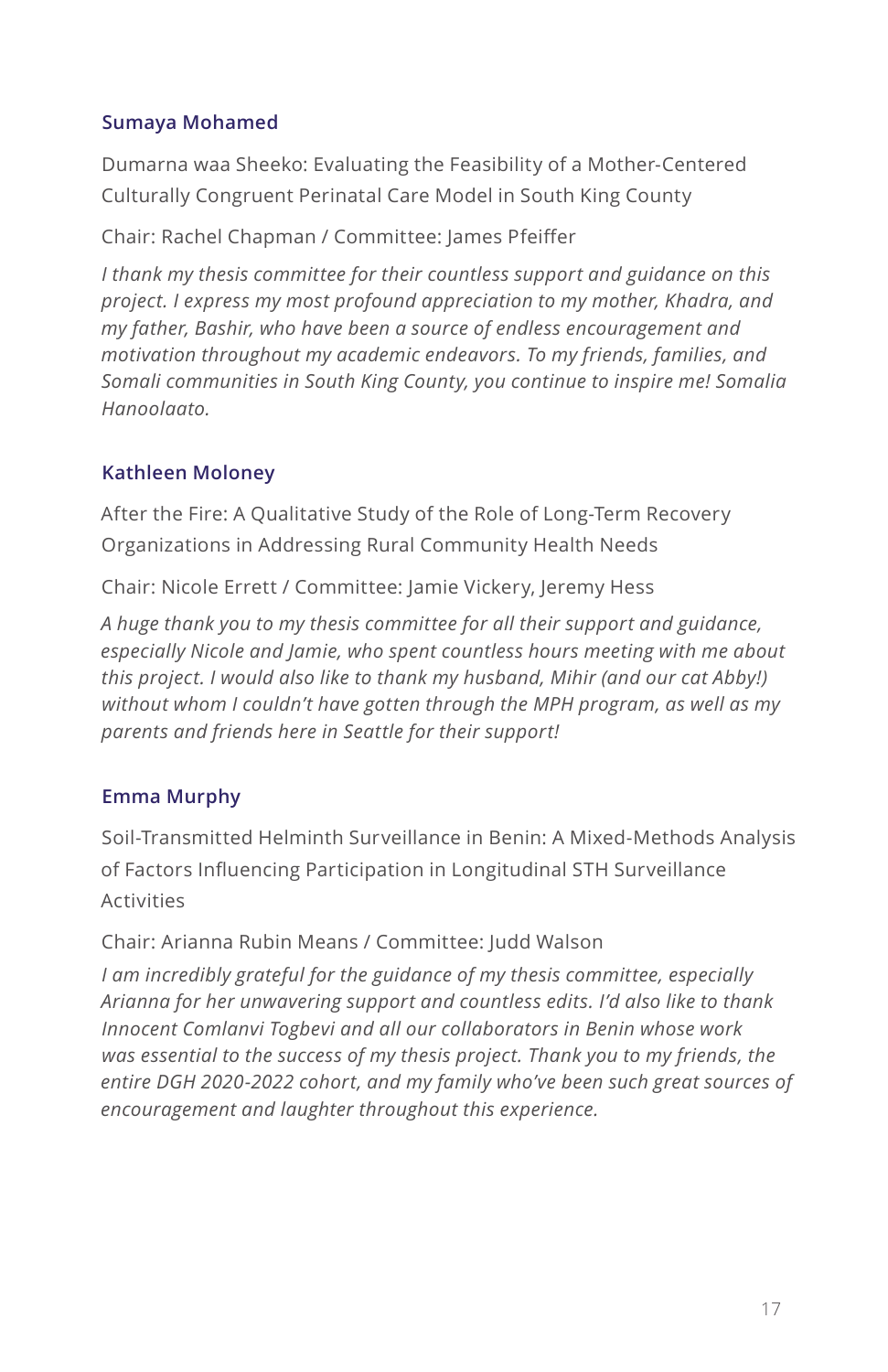#### **Hilma Nakambale**, MPharm

Barriers to and Strategies for Early Implementation of Pharmacy-Delivered PrEP Services in Kenya: An Analysis from Routine Data

Chair: Andy Stergachis / Committee: Katrina Ortblad

*I would like to thank my advisors, family and friends for being supportive during my MPH journey. May God bless you all.*

#### **Nancy Mwongeli Ngumbau**, MBChB

Medical Doctor and Research Scientist

Chair: Grace John-Stewart / Committee: John Kinuthia, Anjuli Wagner

*I would like to express my sincerest appreciation to Grace John-Stewart who has constantly supported me in my endeavors to become a better researcher and has always found time to guide me, my committee members, John Kinuthia who took a chance on me, believed in me and pushed me to achieve more, and Anjuli Wagner who walked with me in this journey. My biggest thanks go to my husband Eric Mutunga for all the support he has accorded, without which, I would not have even commenced this journey. To my daughter Debbie Mutanu, thank you for understanding that mummy had to be away for school and being awesome during this time.*

#### **Emily Thủy Tiên Nguyễn**

Sociocultural Challenges to Perinatal Screening for Suicide Risk by Lay Health Workers in Southern Việt Nam

Chair: Ian Bennett / Committee: Diem Nguyễn

*I would like to send huge thanks to my thesis committee, Ian and Diem, for their generous encouragement and support. Thank you for believing in me. To my family and friends (new and old) - thank you for being the best support network I could ask for. I love you!*

#### **Sheila Ojeaburu**, MDc

Intimate Partner Violence and HIV Outcomes among Women Living with HIV in Durban, South Africa

Chair: Paul Drain / Committee: Steve Gloyd

*I would like to especially thank Paul Drain for being a supportive thesis advisor and mentor over the last several years. Thank you to my family for their support and encouragement throughout this journey!*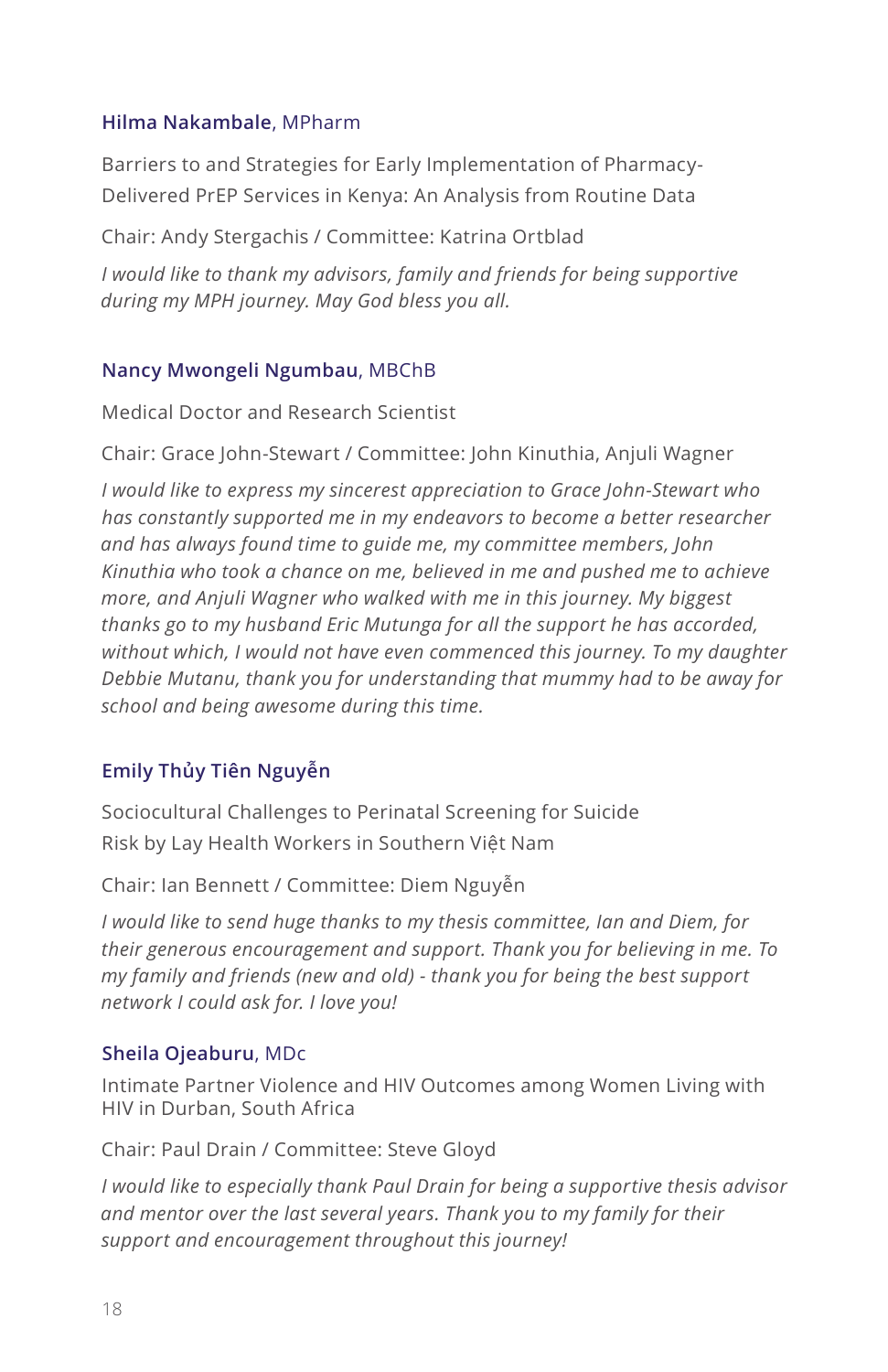#### **Erika Petrik**, MD, MSN

Medical School Admission Requirements and Marketing of Short-Term Medical Missions

Chair: Steve Gloyd / Committee: Steve Gloyd, Luke Mease

*I would like to thank my thesis advisor Dr. Steve Gloyd for his incredible support. Thank you for sacrificing countless hours to provide invaluable practical guidance and inspiration— you are amazing! I would also like to thank my beautiful family for their love, patience, and encouragement throughout my education— I love you!*

#### **Alexandra Price**

Monitoring and Evaluation Planning for the Evaluation Alliance for Human Rights Program

Chair: Diem Nguyen / Committee: Daniel Bloch, Annette Ghee

*All my gratitude goes to my family, friends, faculty, and cohort members for helping me to get to this point. A huge shoutout to the powerful women in my life that supported and encouraged me on this journey. Lastly, congrats to all the first-generation students!*

#### **Jarred Rimby**

A Health Needs Assessment for Queer Women, Non-Binary, and Transgender People in Seattle, WA

Chair: Keshet Ronen / Committee: James Pfeiffer

*A special thank you to Keshet Ronen, Amy Hagopian, Steve Gloyd, and my family for their ongoing support throughout my time at UW.*

#### **Sonora Stampfly**

Acceptability of Direct to Pharmacy Pathway to Improve Efficiency of PrEP Delivery in Kenya

Chair: Kenneth Mugwanya / Committee: Jennifer Ross

*So many thanks to my supportive committee Kenneth and Jen, and a deep heartfelt appreciation to Nancy Puttkammer for her mentorship on my practicum. Most importantly many thanks to my friends and family, both new and old, who have supported me through this degree program.*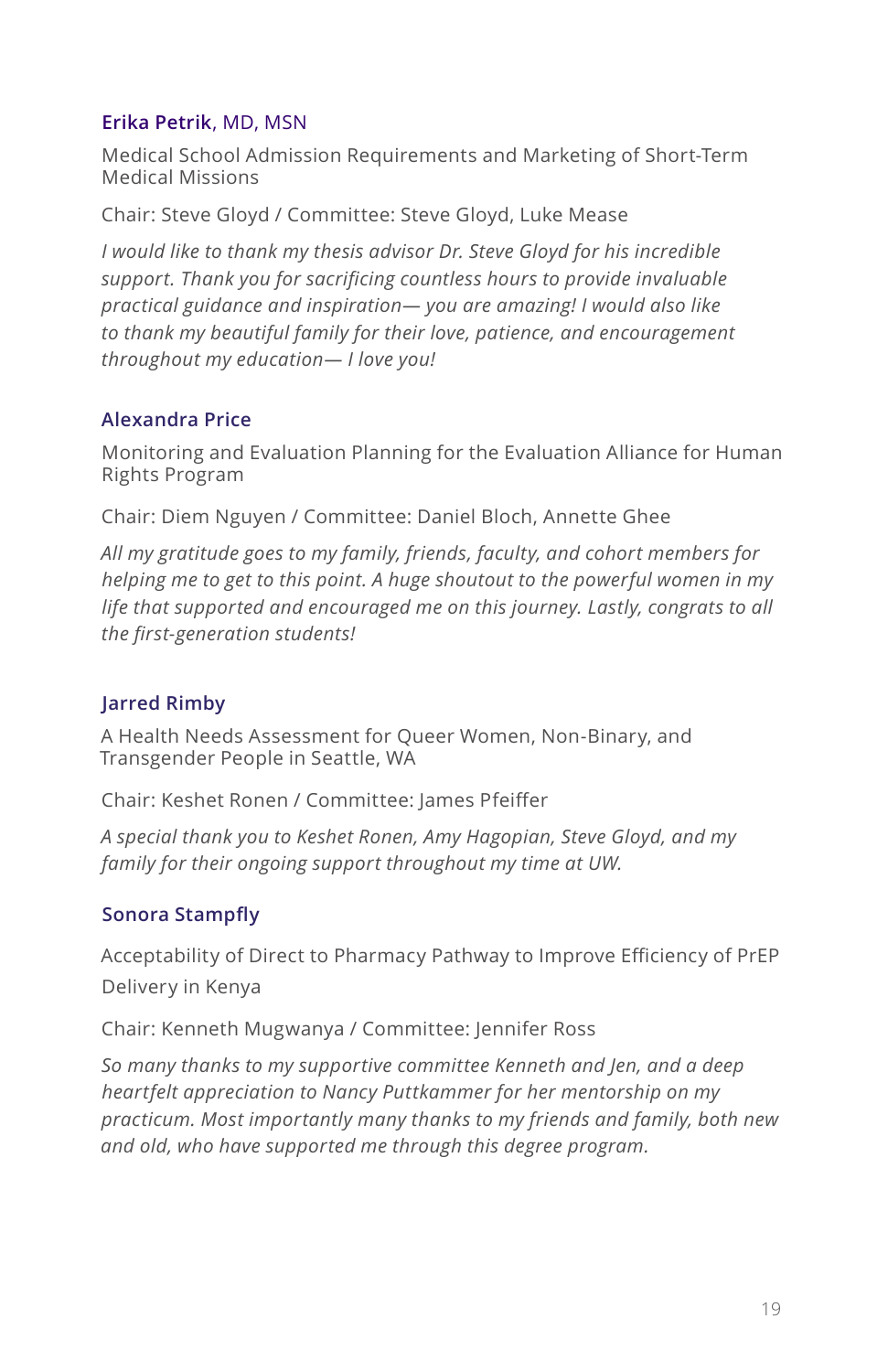#### **Gyanu Tamang**

The Effectiveness of Cascade Training Using EQUIP Platform and Supervision Approach among Lay Health Workers in Delivering the Thinking Healthy Program for the Management of Perinatal Depression: STUDY PROTOCOL for a Cluster-Randomized Controlled Trial

Chair: Ian M. Bennett / Committee: Amritha Bhatt

*I am extremely grateful to my supervisors, Prof. Ian M. Bennett and Prof. Amritha Bhat, for their invaluable advice, continuous support, and patience during my capstone project. I also want to extend my gratitude to the Department of Global Health, especially Deepa Rao and Andreas Keodara, and the research team of Dr. Bennett working in Vietnam for their support and guidance shaping my capstone project. Additionally, I would like to express my gratitude to my family and friends, who have been my pillars of support.*

#### **Wangmo Thapa**

Influence of Socio-Cultural Beliefs and Values in Women's Decision-Making during Childbirth in Mountain Region of Dolpa, Nepal

Chair: Nathalie Williams / Committee: David Citrin

*I would like to express my gratitude towards Wendy, Anthony, Dan, Roshi Joan and Charlie for getting me to the MPH program. Special thanks to my thesis chair and committee for being immensely supportive, my certificate programs' capstone supervisor and my friends for being amazing.*

#### **Frieda Theofelus**

Cycles of Violence among Adolescent and Young Men in Namibia

Chair: Gabrielle O'Malley / Committee: Jennifer Velloza, Mark Shepard

*As I come to the end of another important chapter in my life, I'm indebted to many people who helped and supported me in this journey. I wish to express my heartfelt gratitude to Mark Shepard for his unconditional guidance. I sincerely appreciate all the encouragement and motivation you have given me. I would like to thank Gabrielle O'Malley, Julie Brunett, Alison Ensminger, Linda Eckert & Buckley for your support. A special thanks to my husband (Samuel), Jacqueline, first born, second born Simon and last-born Miriam. My lovely mother (Klaudia) for her unconditional support. My family Namibia and friends here in Seattle.*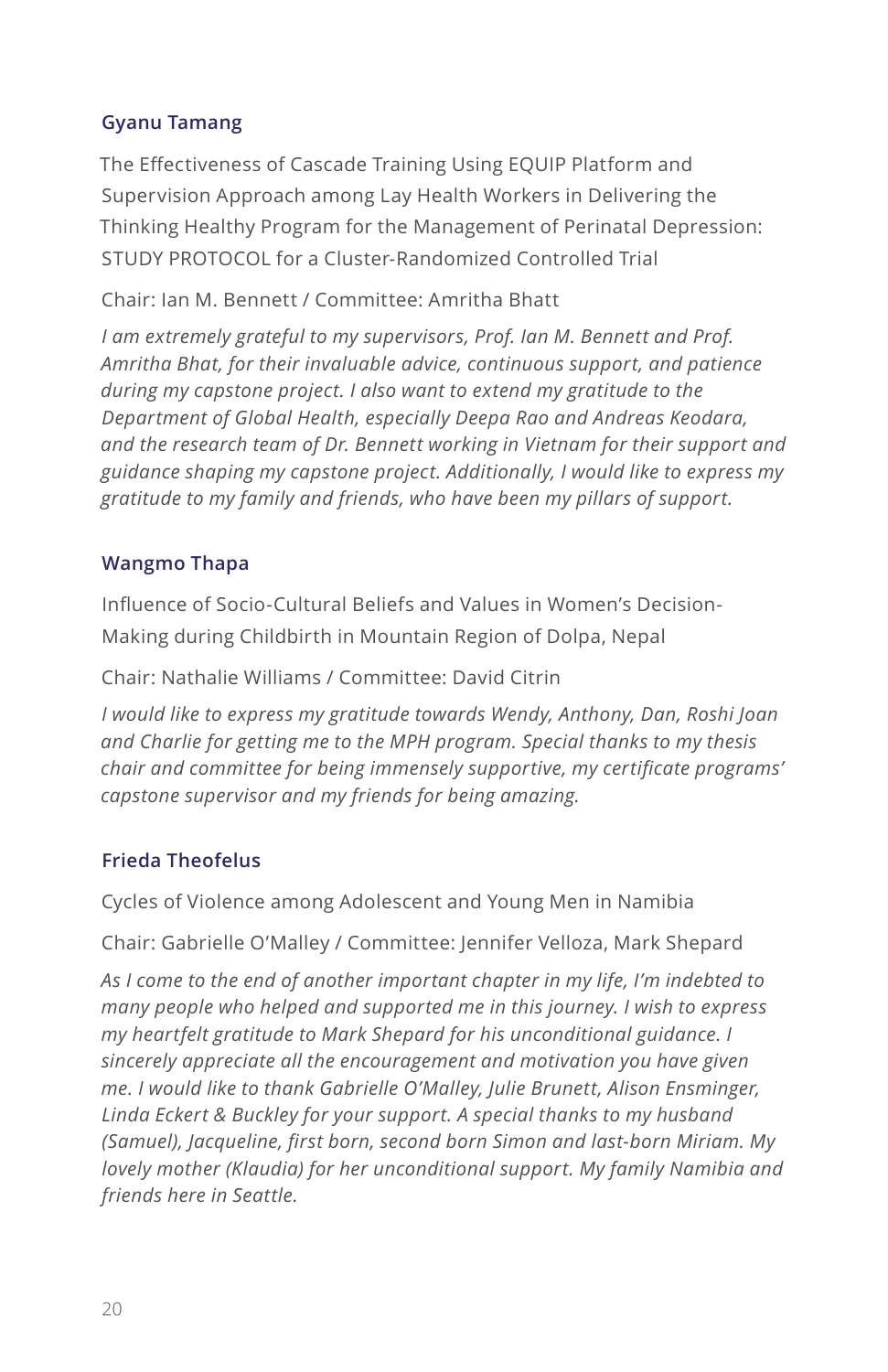#### **Brenda Wandika**, BScN-RN

School Related Factors Associated with Viral Suppression among Adolescents Living with HIV in Kenya

Chair: Grace John-Stewart / Committee: Irene Njuguna, Keshet Ronen, Dalton Wamalwa

*I'd like to express my heartfelt gratitude to my thesis committee and advisors. My thesis would not have been completed without their assistance. I'm eternally grateful to my primary mentor for her guidance, support, and presence. I'm really grateful to my family and friends, without whom I would not be alive.*

#### **Barbara Wanjiku Mambo**, MD, MSc

Expanding Assisted Partner Services (APS) to Partners of Index Partners in Western Kenya

Chair: Carey Farquhar / Committee: John Kinuthia, Monisha Sharma

*All Glory and Honor to God! This is dedicated to my MVP, dad, for pushing me onwards and upwards.*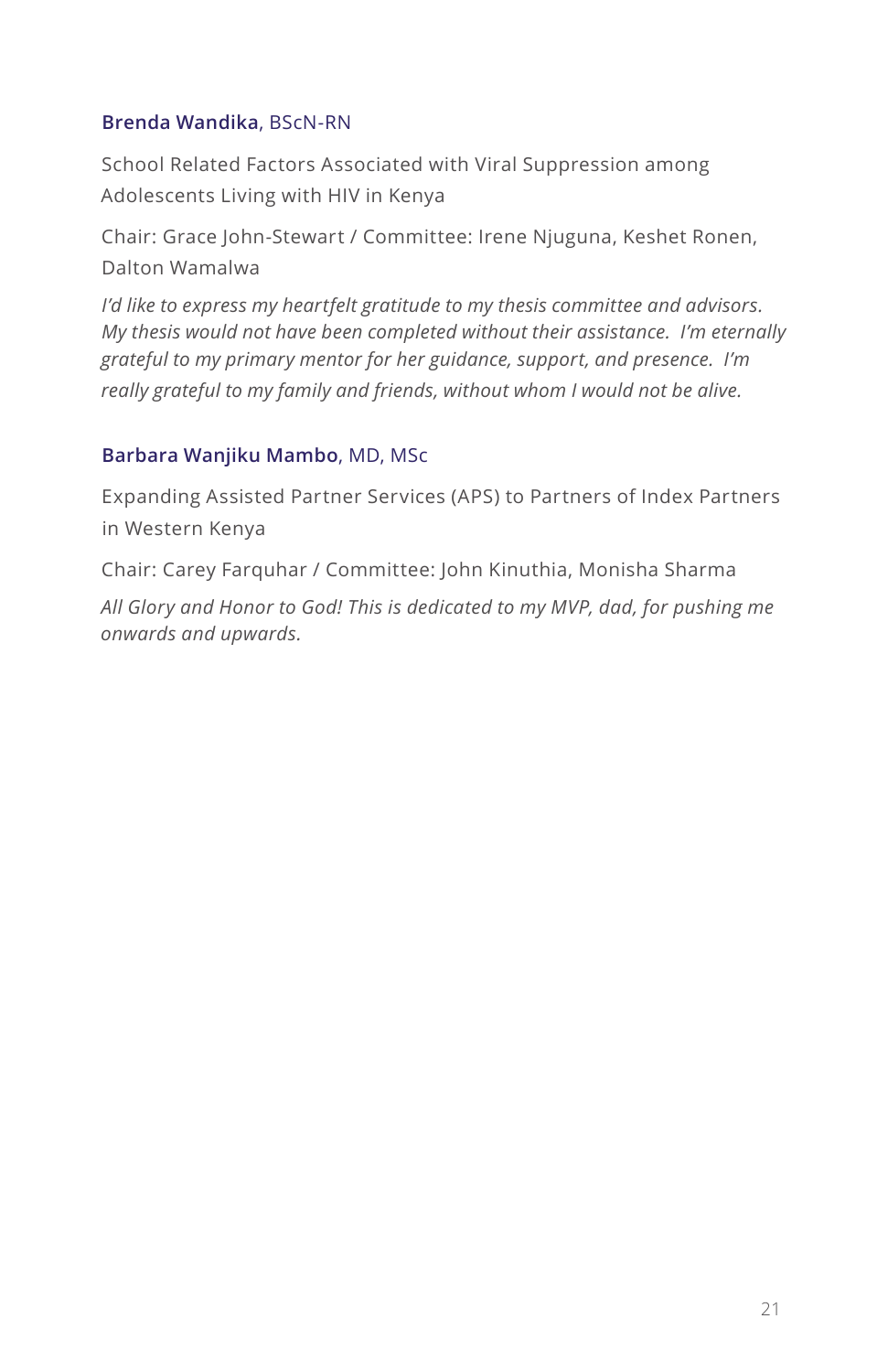### **LEADERSHIP, POLICY & MANAGEMENT TRACK**

#### **Leah Wood**, MPA

Characterizing the Role of Trusted Channels for Smoke Risk Communication in Tribal and Non-Tribal Rural Communities in the Okanogan River Airshed Emphasis Area

Chair: June Spector / Committee: Nicole Errett, Ann Bostrom, Savannah D'Evelyn

*Thank you to my thesis chair and committee for your support and guidance through my thesis project. Another huge thank you to my friends, family, partner, and community here in Seattle for literally feeding me and loving me through this process. I wouldn't be here without you.*

### **HEALTH METRICS & EVALUATION TRACK**

#### **Olivia Angelino**

Identifying Drivers of Exemplary Family Planning Performance in LMICs from 2000-2017

Chair: Annie Haakenstad / Committee: Stephen Lim, Rafael Lozano

*Many thanks to Annie, Rafael and Steve for supporting me with my thesis work! Special shout outs to my fellow PBFs for making Seattle feel like home and to my family and friends afar for all the support and love!*

#### **Horacio Chacon Torrico**, MD, MSc

Identifying Drivers of Spatial-Temporal Heterogeneity in COVID-19 Outcomes During the 2020-2021 Outbreak in Peru

Chair: Bobby Reiner / Committee: Abraham Flaxman, Jose Manuel Magallanes

*I would like to thank my thesis committee Bobby Reiner, Abbie Flaxman and Jose Manuel Magallanes. Also, thanks to Yenny, Rahmeh and the Blue House, for showing me what friends and a home in Seattle look like. Biggest thanks to my partner Andrea and my mom for their support.*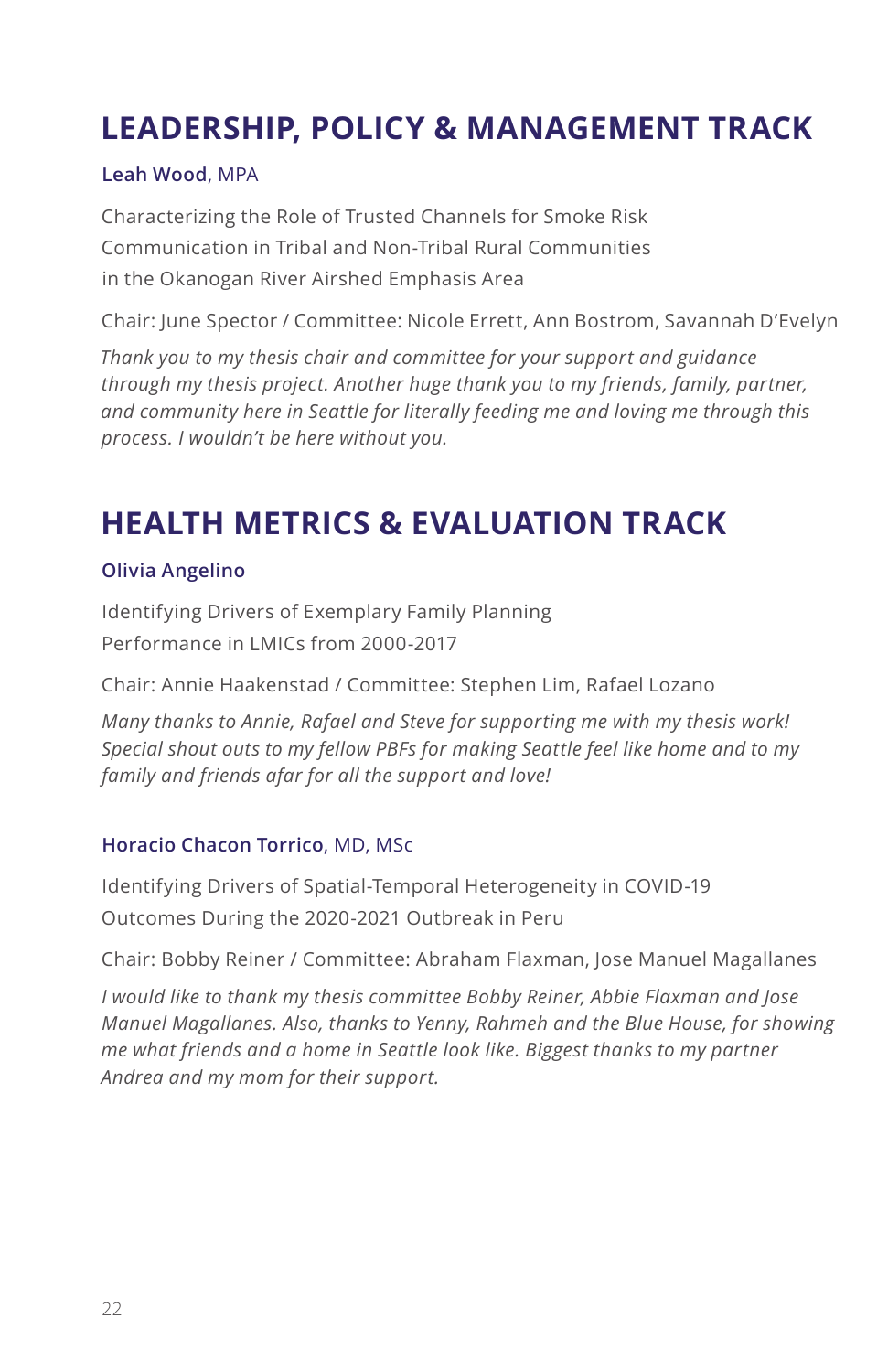#### **Ryan Fitzgerald**

Quantifying the Effect of Maternal Risk Factors on Racial/Ethnic Disparities in Neonatal Health Across the United States from 2000-2019

Chair: Nicholas Kassebaum / Committee: Bobby Reiner

#### **Lydia Haile**

Asthma Burden, Intervention Coverage, and Severity in the United States by Race/Ethnicity: a Bayesian Meta-Regression Analysis

Chair: Theo Vos / Committee: Laura Dwyer-Lindgren, Damian Santomauro

*I would like to thank my thesis committee, the BIRDS team, EPHI, my classmates, and my family for their support.*

#### **Emilie Maddison**

Estimating Financial Flows for Research and Innovation in the Humanitarian System from 2017 to 2021

Chair: Angela Micah / Committee: Joe Dieleman

*I would like to especially thank Angela Micah, Joe Dieleman, Sarah Dillard, and Amy Hagopian for their guidance through this program, as well as the entire Post-Bachelor Fellowship program for the incredible opportunity to earn my MPH while working in a field I love.*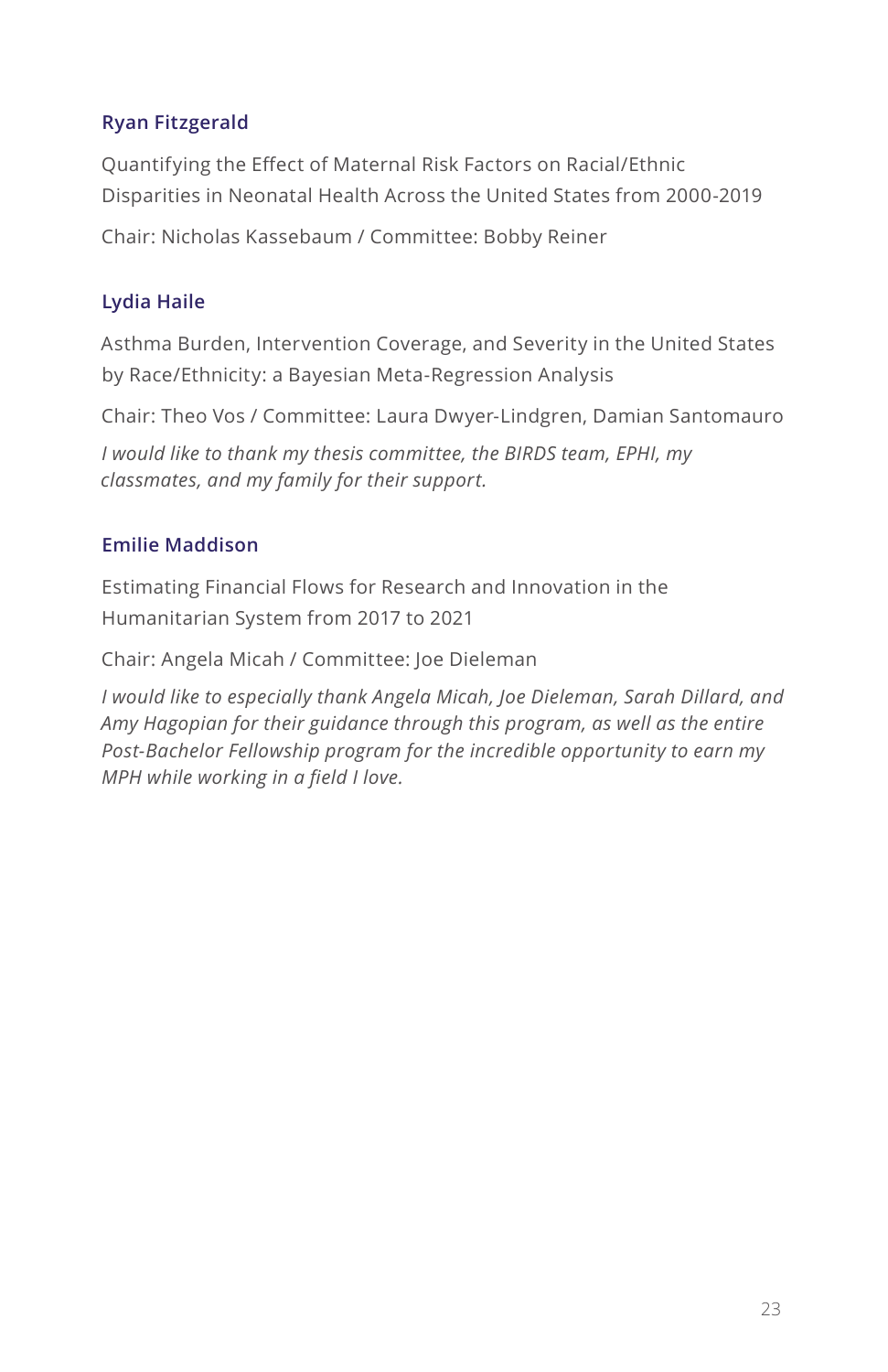#### **Maxwell Pierce**

The Lost Deaths in Vaccine Projections

Chair: Jon Mosser / Committee: Hmwe Kyu

*Thank you to my mother, my father, Kelsey, Sean, Ali, Lincoln, Tina, Graham, Antonio, Samantha, and So Yeon.*

#### **Emma Rogowski**

Armed Conflict and Infectious Disease: Quantifying the Association Between War and Terror Mortality and Measles Incidence

Chair: Jon Mosser / Committee: Hmwe Kyu

*Many thanks to my advisors, my cohort, and my family and friends for supporting me throughout this process! I would like to especially thank Jon Mosser for his guidance as I gained my footing as a disease modeler.*

#### **Cory Spencer**

Quantifying Global, Regional, and National Years of Life Lived with Disability Due to Sexual Violence

Chair: Emmanuela Gakidou / Committee: Joht Chandan, Christopher Murray, Theo Vos

*I would like to thank Emmanuela Gakidou for her support and insightful direction throughout my degree. Thank you also to my partner, my friends, and my family for being there to lean on when I needed it.*

#### **Azalea Thomson**

Examining the Effect of Hydroxyurea Treatment on Acute Care Spending and Utilization among Patients with Sickle Cell Disease

Chair: Nicholas Kassebaum / Committee: Joseph Dieleman

*I would like to thank Nick Kassebaum and Joe Dieleman for their guidance on my thesis and throughout my years as a Post Bachelor Fellow. Also, a special thanks to my friends, family, and community for your presence and support!*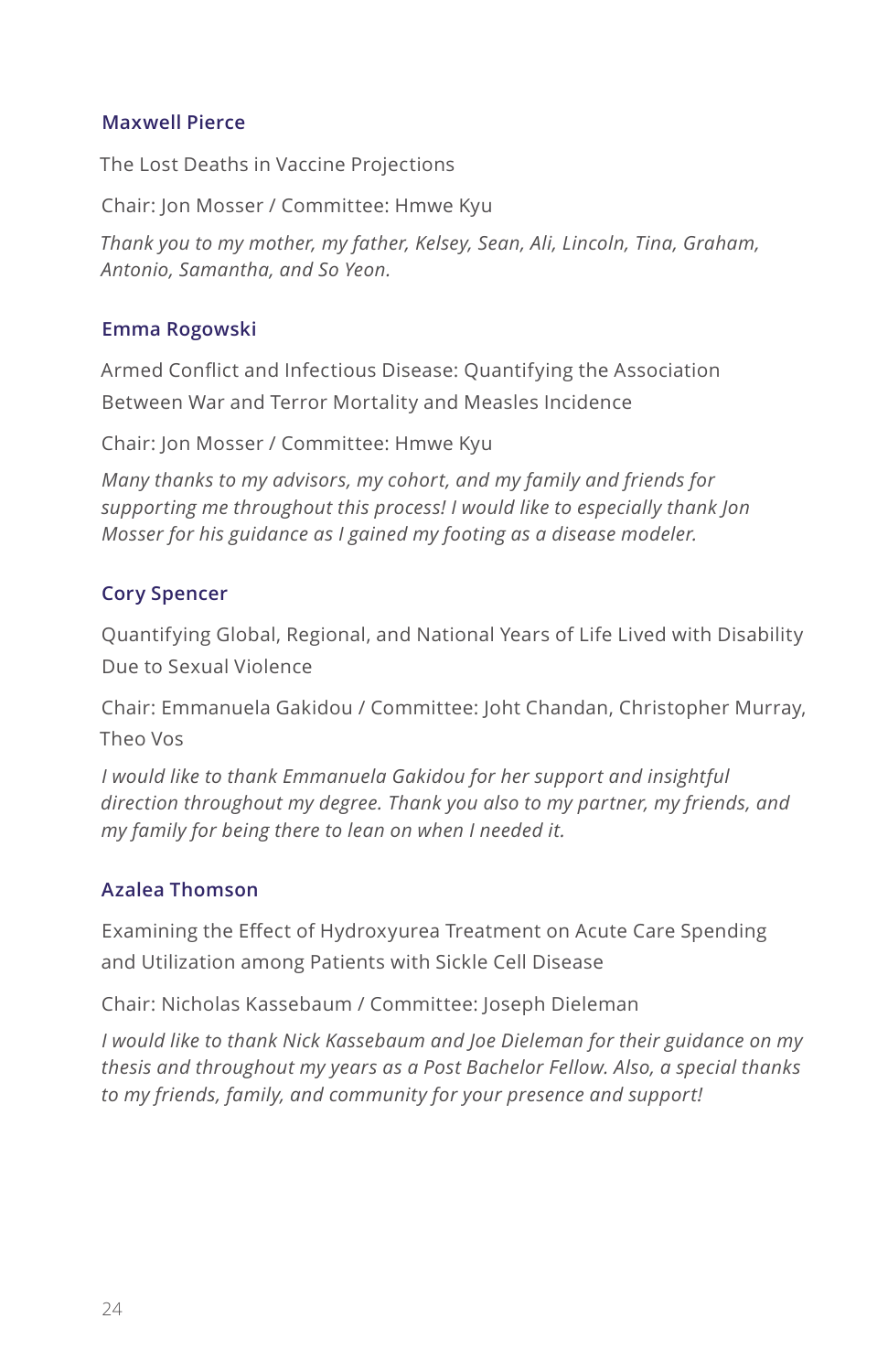#### **Magdalene Walters**

Improving Pediatric HIV Estimates in Brazil through the Incorporation of Empirical Data

Chair: Hmwe Kyu / Committee: Jeff Eaton, Alison Drake

*Thank you to Hmwe, Jeff, and Alison for providing feedback throughout my thesis process. Hmwe, you have been a great supervisor and I appreciate how you always provide me with opportunities for growth. A big thanks to Amanda Novotney for helping keep my head on straight for the past three years and to Deepa Jahagirdar for being an excellent mentor! Much appreciation to the PBF community at IHME, for the friendship, comisery, and joy. Thank you to my*  family for the support and love they've given; without that safety net I wouldn't *be able to take big leaps.*

#### **Sarah Wozniak**

Quantifying the Lagged Effects of Non-Optimal Temperature Exposure on Risk of Cause-Specific Mortality through Distributed Lag Non-Linear Modeling and Mixed-Effects Metaregression

Chair: Katrin Burkart / Committee: Jeffrey Stanaway, Kai Chen

*Thank you always to my mentors, colleagues, friends, and family for your support and the amazing opportunity to learn from everyone these past three years.*

### **PEACE CORPS MASTERS INTERNATIONAL TRACK**

**Erica White**

Acceptability and Perceived Impact of the IMAGINE Intervention

Chair: Keshet Ronen / Committee: Deepa Rao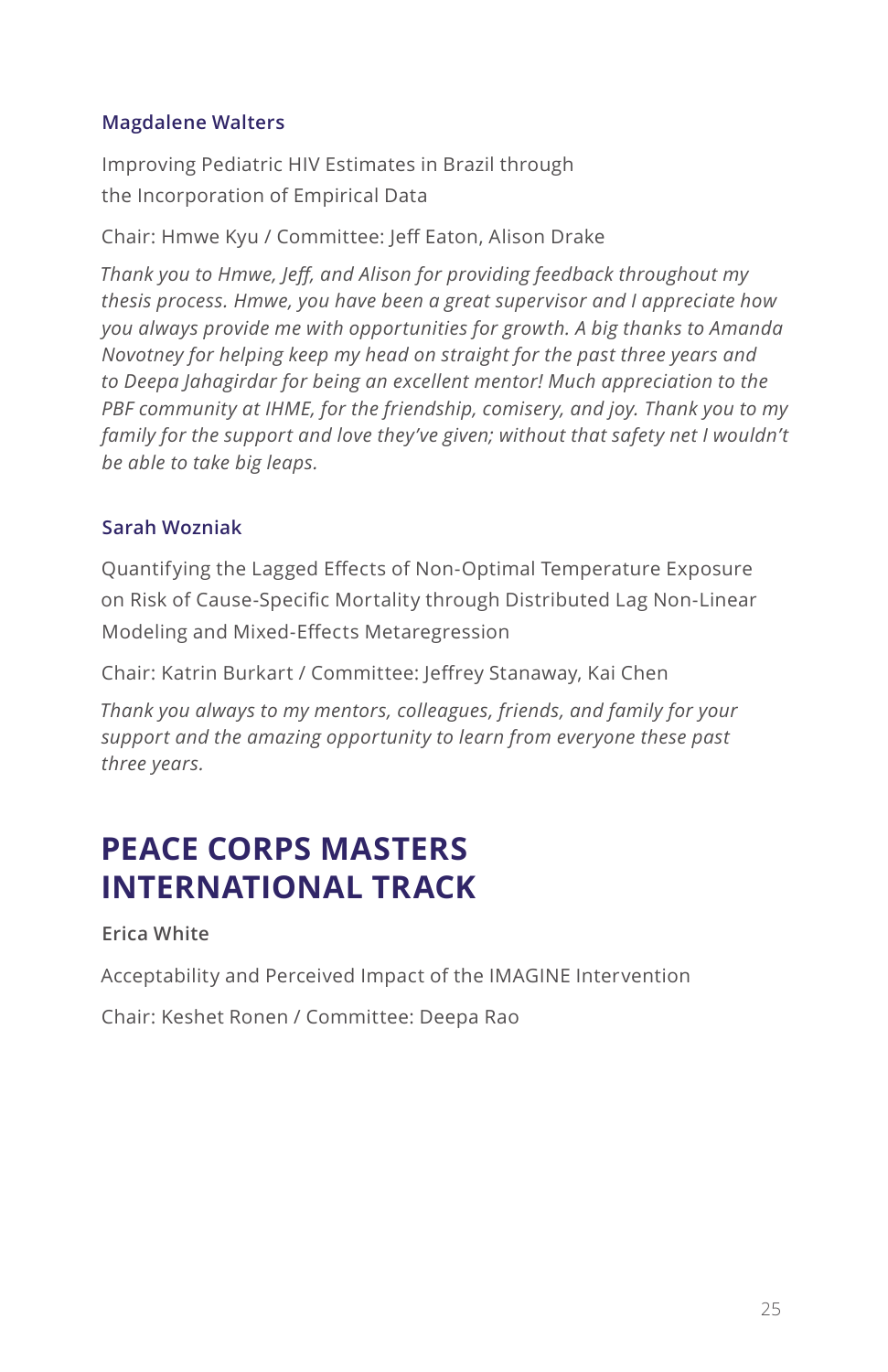### **PATHOBIOLOGY**

### **MASTER OF SCIENCE**

#### **Alyse Douglass**

Regulation of Innate Liver Injury by TLR9

Chair: Nick Crispe / Committee: Alexis Kaushansky, Steve Polyak

*Thank you to Nick, my committee, and the Pathobiology students and faculty (and Ernie!) for inspiring and supporting me!*

#### **Anna Furuta**

Characterizing Host Immune Responses to Group B Streptococcus Hemolysin During Invasive Infection

Chair: Lakshmi Rajagopal / Committee: Lee Ann Campbell, Chetan Seshadri

#### **Jackson Stuart**

Comprehensively Defining the Determinants of Neutralization by Broadly Cross-Reactive Flavivirus Antibodies

Chair: Leslie Goo / Committee: Jesse Bloom, Andy McGuire

### **DOCTOR OF PHILOSOPHY**

#### **Sara Ahmed**, MS

Identification of Novel Inhibitors of Mycobacterium Tuberculosis and Their Mechanisms of Action

Chair: Tanya Parish / Committee: Christoph Grundner, Thomas Hawn, Wesley Van Voorhis, Joshua Woodward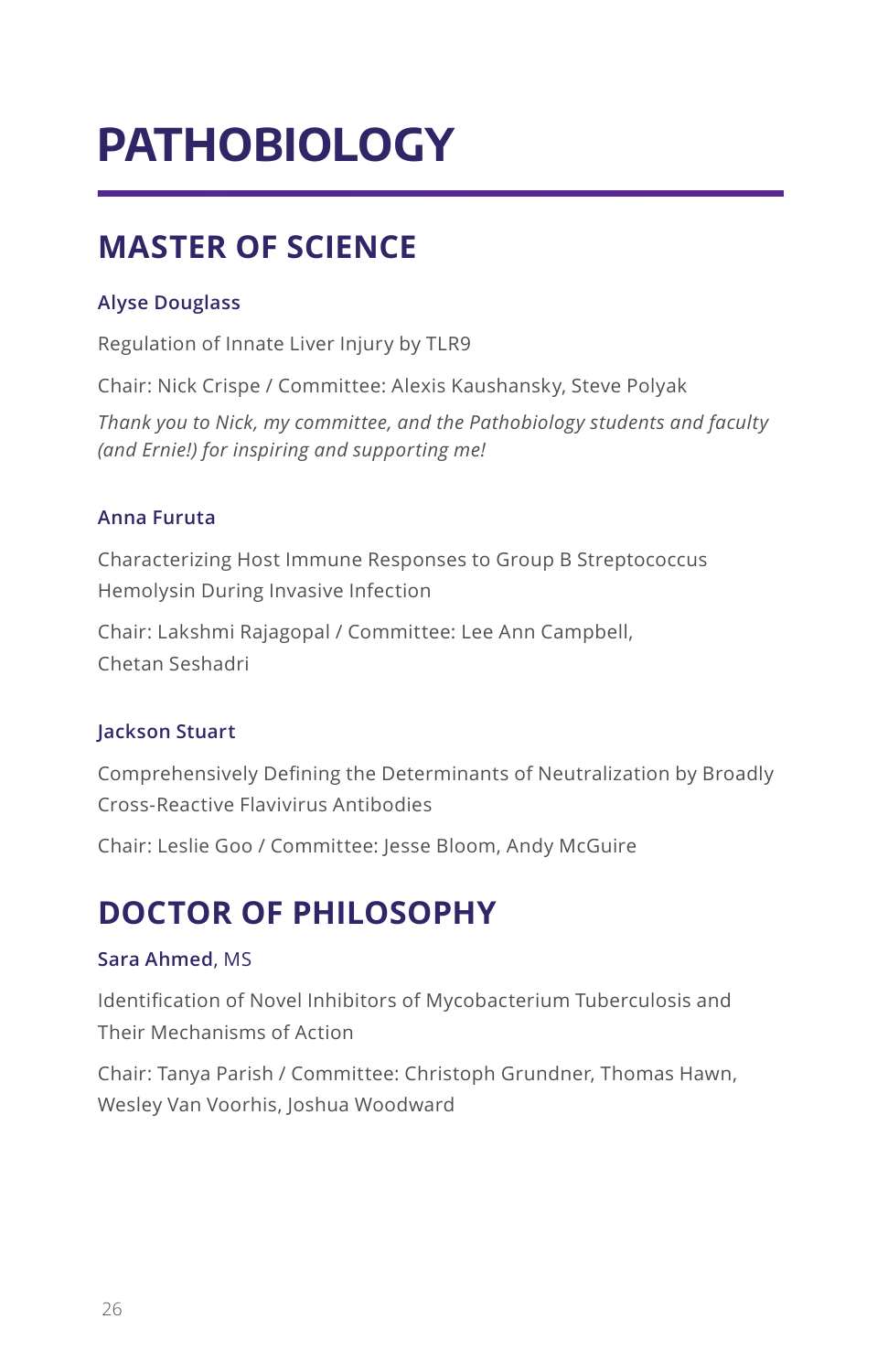#### **Mark Fernandez**

Chlamydia Trachomatis Overcomes Human Cell-Autonomous Immunity Through Secretion of a Novel Inclusion Membrane Protein IncU

Chair: Kevin Hybiske / Committee: Sheila Lukehart, Lee Ann Campbell, Jason Smith, Julie Dombrowski

*Thank you to my family, especially my wife Jenna, for their endless support and encouragement over the years.*

#### **Andrew Frando**

The Mycobacterium Tuberculosis Protein O-Phosphorylation Landscape

Chair: Christoph Grundner / Committee: Kevin Hybiske,

Nina Salama, David Sherman, Joshua Woodward

*I would like to thank Christoph Grundner for being a great mentor. Also, a special thanks to my husband and friends who have supported me in this journey.*

#### **Andrew Gustin**

Ecological and Epithelial Regulation of Immunity in the Female Reproductive Tract

Chair: Nichole Klatt / Committee: Michael Gale, Jr., David Sherman, Amy Willis, Sam Minot

#### **Brianna Traxinger**

Vaginal Regulatory T Cells in Health and Disease

Chair: Jennifer Lund / Committee: Martin Prlic, Nick Crispe, Anthony Rongvaux, Chetan Seshadri, Marc Gavin

*I thank my PhD advisors Jenny Lund and Martin Prlic for their support and training during my thesis research. I also thank my colleagues at UW and Fred Hutch for contributing to my training as a scientist. Personally, I thank my*  earliest teachers, Gary Snyder and Bill Ennis, for encouraging me to pursue *science, and to my family and husband for their support during my early education and later, my PhD.*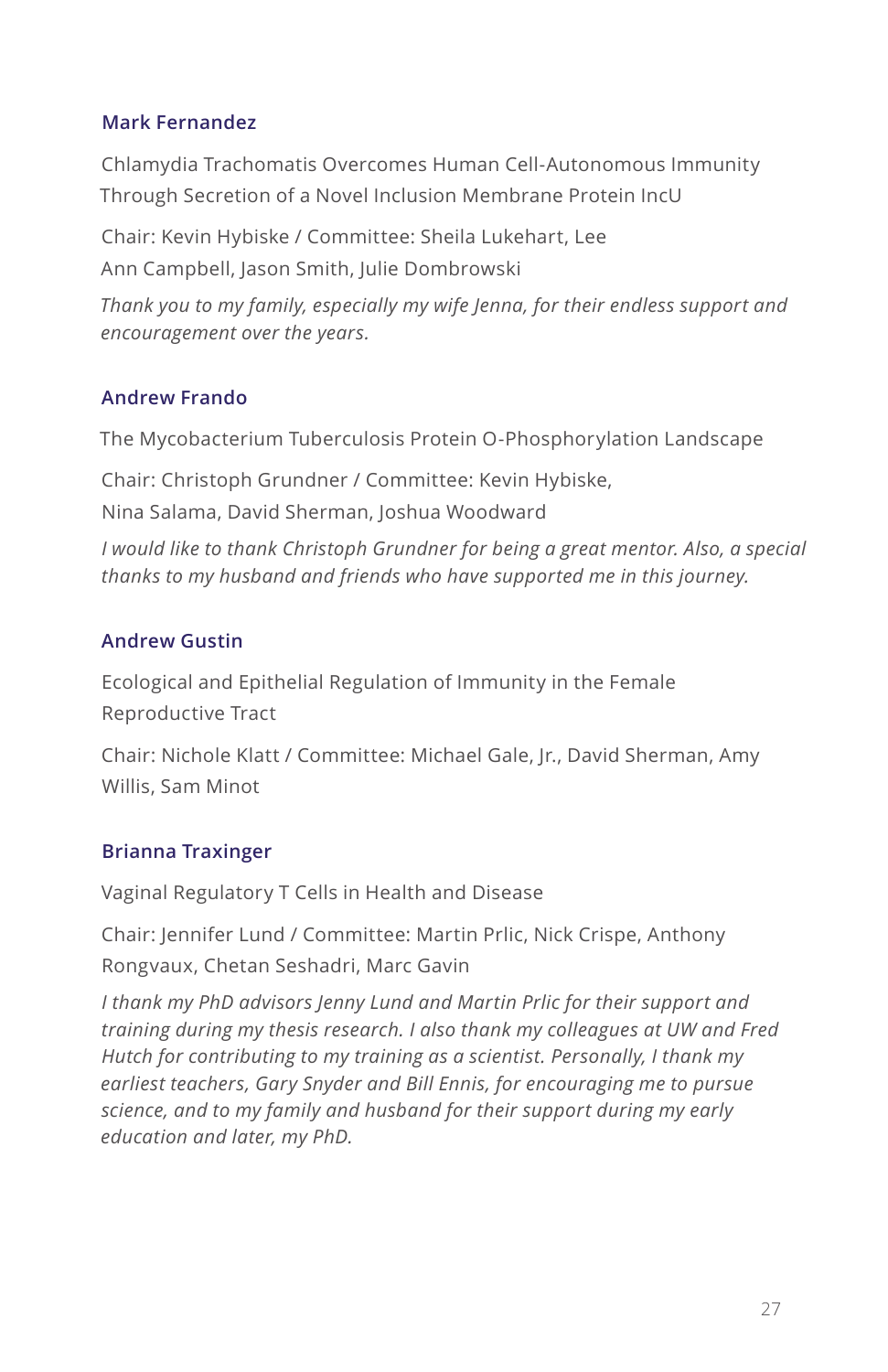### **GLOBAL HEALTH METRICS & IMPLEMENTATION SCIENCE**

### **DOCTOR OF PHILOSOPHY EMPHASIS – METRICS**

#### **Adrien Allorant**

Measuring Inequities in Health Service Delivery and Their Impact on Health Outcomes in Low-to-Middle-Income Countries

Chair: Robert Reiner / Committee: Joseph Dieleman, David Pigott, Nancy Puttkammer, Jonathan Wakefield

#### **Suman Chakrabarti**, MA

Dietary Patterns, Metabolic Mediators and Racial Disparities in All-Cause Mortality in the United States: Pooled Individual-Level Analyses of Seven Prospective Cohorts, 1970-2016

Chair: Joseph Dieleman / Committee: Ashkan Afshin, Jessica Jones-Smith, Sara Curran, Aleksandr Y. Aravkin, Peng Zheng

*I would like to especially thank Joe Dieleman for being a supportive thesis advisor. Thank you also to other committee members for your guidance. A special thanks to my wife, my parents and caregivers, my friends, and God; all have been my pillars of support.*

#### **Modhurima Moitra**

Applications of Meta-Analytic Approaches to Inform Estimates for the Global Burden of Mental Disorders

Chair: Pamela Y. Collins / Committee: Alize Ferrari, Damian Santomauro, Theo Vos, Ali Rowhani-Rahbar

*I am very grateful to Pamela Collins and my dissertation committee for their guidance. And a big thank you to my family for their support throughout this journey.*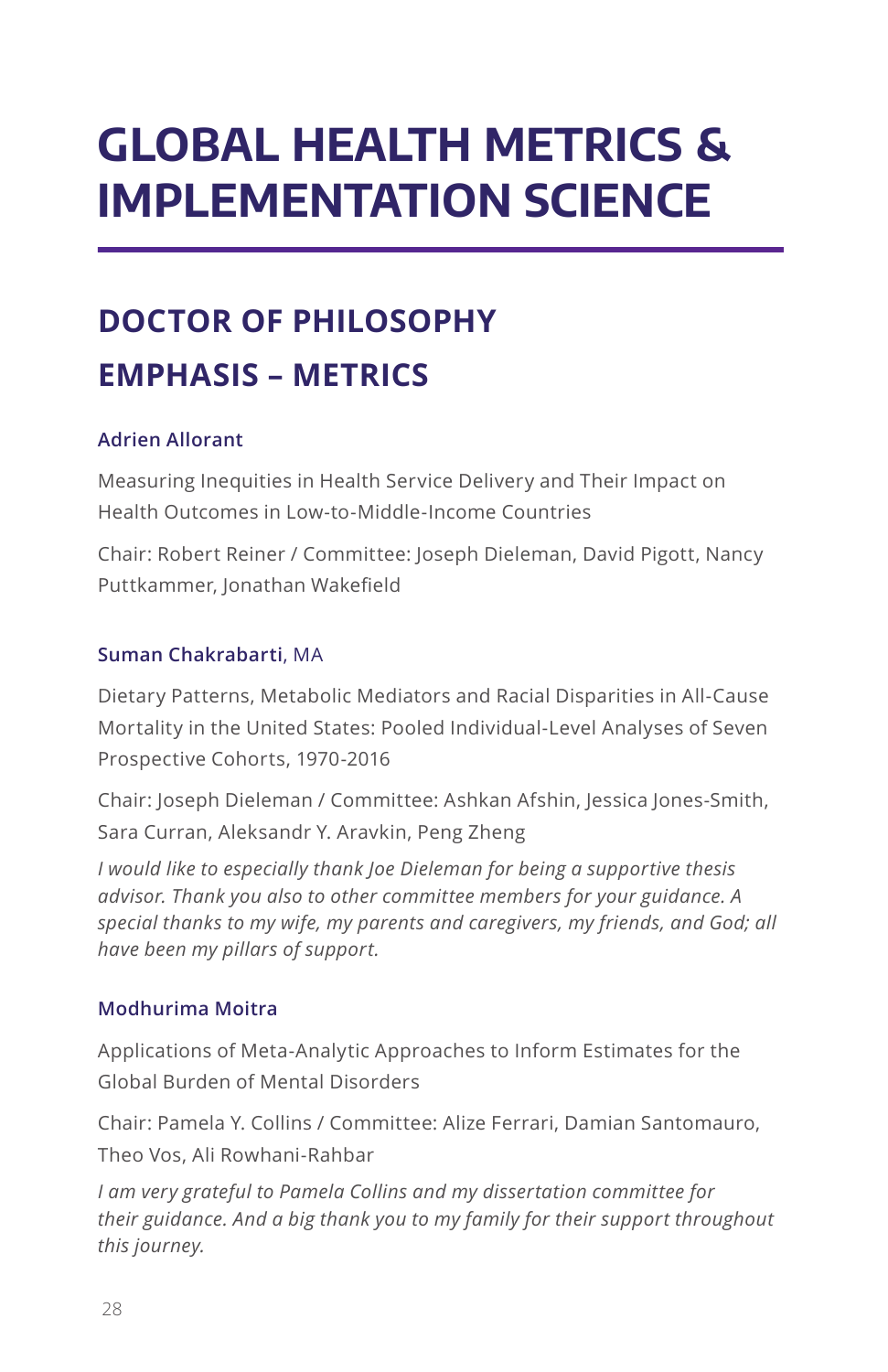#### **Reed Sorensen** (Dept. of Health Metrics Sciences)

Estimating Mortality Risk in Populations and Individuals: Applications of Bayesian and Machine Learning Methods

Chair: Chris Murray / Committee: Ashkan Afshin, Aleksandr Aravkin, Abraham Flaxman, Michael Le Blanc

### **DOCTOR OF PHILOSOPHY EMPHASIS – IMPLEMENTATION SCIENCE**

#### **Marie-Claire Gwayi-Chore**, MSc, MHS

Scaling-up Mass Deworming Programs: Implementation Science Approaches to Guide the Transition from School-Based to Community-Wide Mass Drug Administration for Soil-Transmitted Helminths

Chair: Judd Walson and Arianna Rubin Means / Committee: Brian Flaherty, Bryan Weiner, Alexes Harris

*I first thank God and my family and friends for their support. My deepest appreciation to my mentors for cheering me on and carrying me to the finish line. Thank you to my committee, faculty, staff, leadership, my students, and my mentees for an unforgettable experience. I did it!*

#### **Yoshito Kawakatsu**

Dissertation title not yet finalized

Chair: Kenny Sherr / Committee: Christopher Adolph, Jonathan Mosser, David Watkins

#### **Nami Kawakyu**, RN, MPH

Determinants of Translating Routine Health Information System Data into Action

Chair: Sarah Gimbel / Committee: Kenneth Sherr, Bradley H. Wagenaar

*Thank you to all those who have been a part of my public health journey. Many thanks to my committee, cohort, and colleagues. Special thanks to my family and friends for their continued support. Much love to R&S for their encouragement and love. Most of all, thank you to Eli, who made all this possible.*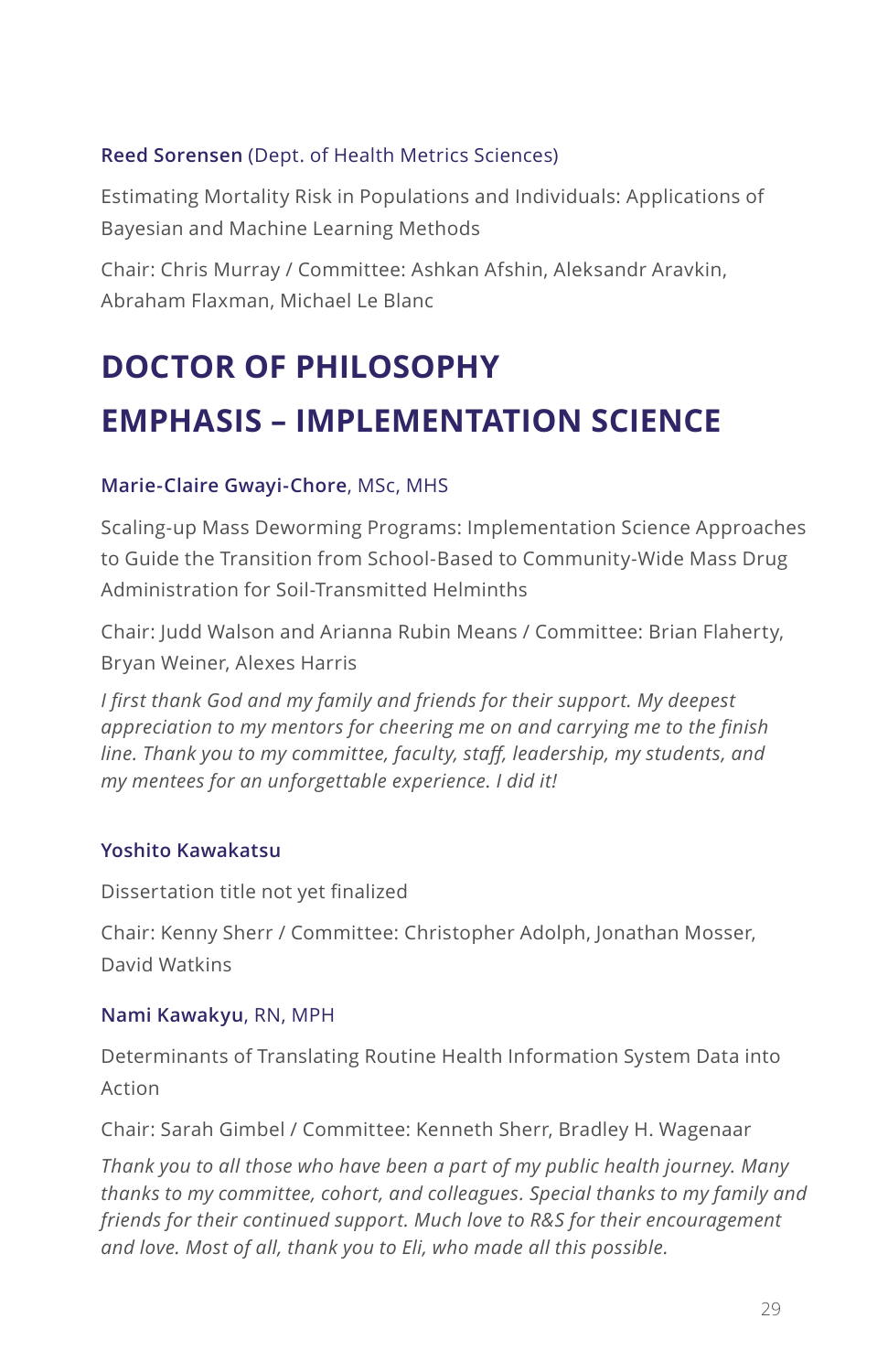#### **Brienna Naughton**

Identifying Individuals Living with HIV in Need of Care and Treatment: Investigating Real World Implementation of HIV Testing Interventions in East Africa

Chair: Carey Farquhar / Committee: Rose K Bosire, James Hughes, Monisha Sharma, Bryan Weiner

#### **Beryne Odeny**, MBChB, MPH

A National Evaluation of Electronic Medical Record Implementation and Data Quality in HIV Programs in Kenya

Chair: Nancy Puttkammer / Committee: Steve Gloyd, James P. Hughes, Bradley H. Wagenaar

*A big thank you to my entire committee for being so supportive and empowering. Special thanks to my dear husband, Thomas Odeny, and the entire family for always cheering me on and believing in me. Above all, thanks be to God who made everything work together for good.*

#### **Deanna Tollefson**, MPH

Leveraging Unemployed Youth to Strengthen HIV Service Delivery: An Evaluation of a Youth Internship Program at Health Facilities in South Africa

Chair: Ann Duerr / Committee: Salome Charalambous, Carol Levin, Gabrielle O'Malley, Sara Glick

*I extend a special thanks to Ann Duerr for her unwavering mentorship, support, and guidance as my chair; the rest of my committee and research team in South Africa for taking time to support this research; and my family/friends, especially Jonathon, who have supported and encouraged me on this journey.*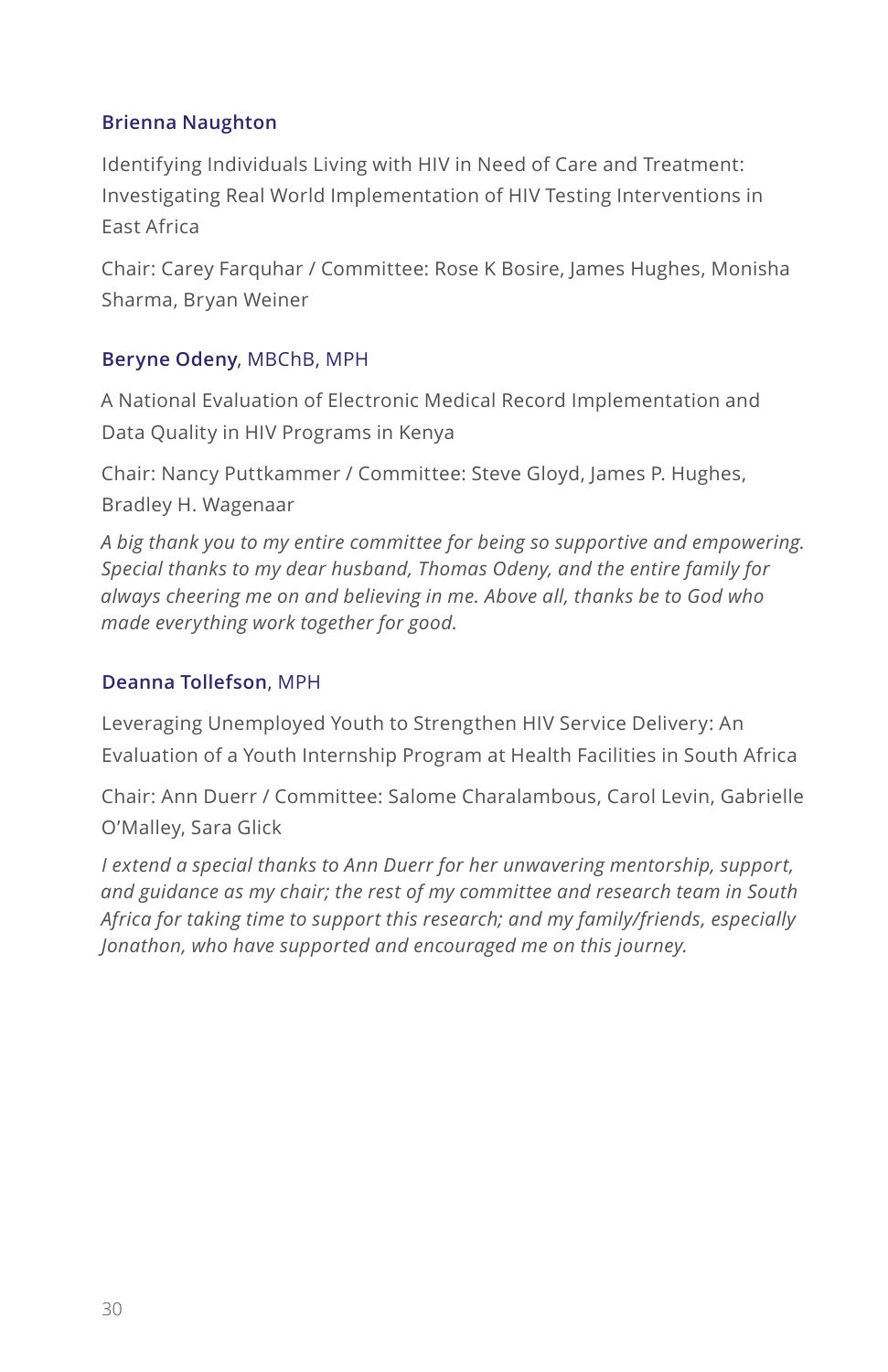# CONGRATULATIONS CONGRATULATH GLOBALHEATES

### Stay connected with DGH and Fellow Alumni

**alumni.globalhealth.washington.edu**